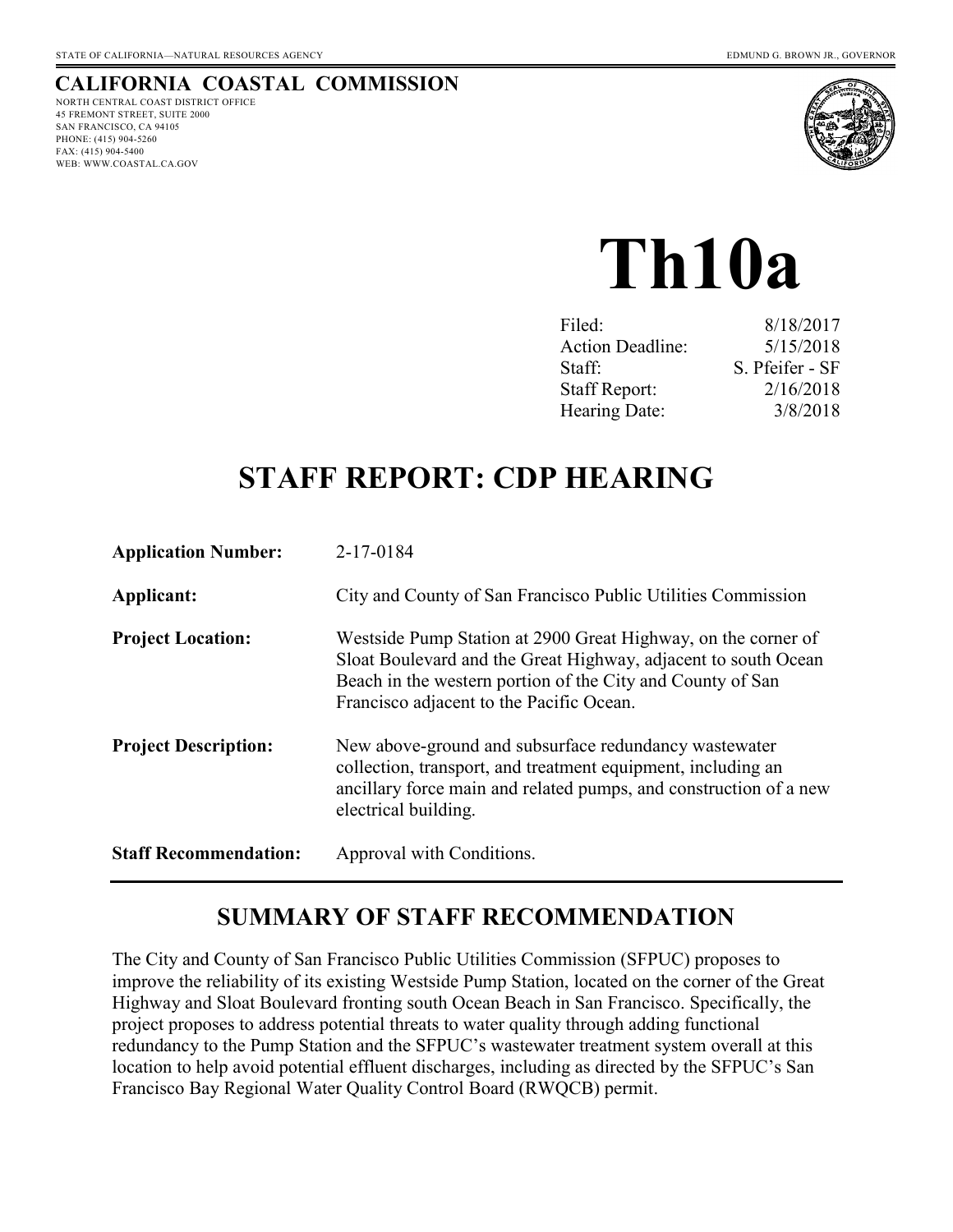The Westside Pump Station is part of a greater network of combined sewer and stormwater runoff collection and treatment systems in West San Francisco that are operated by the SFPUC. Storage and transport boxes associated with the Pump Station provide the equivalent of wetweather primary treatment by solids settling and screening. The proposed improvements to the Pump Station's redundancy would involve construction of a new wet-weather force main and flowmeter vault some 65 feet underground and seaward of the Pump Station; the expansion of an existing subsurface pump chamber to accommodate larger capacity pumps; a new above-ground electrical building to house more powerful equipment; and other related changes and additions to improve the performance of the facility. The primary intent of the project is to provide wet weather redundancy to allow for both maintenance (i.e., allowing part of the system to be shut down for maintenance while the redundant equipment continues to function) as well as backup function should part of the system fail during a wet weather event, thus avoiding potential adverse impacts from inadequately treated wastewater discharge.

The existing Pump Station is located just inland of South Ocean Beach, a small public parking area, and the four-lane Great Highway, with existing above-ground Pump Station infrastructure located between 100 and 200 feet from the bluff top edge above the beach. This area is protected against erosion through ongoing sand and sand bag placement permitted on a temporary basis by the Commission through CDP 2-15-1357 in 2015. There is also temporarily authorized riprap in this area, and the SFPUC is required by CDP 2-15-1357 to develop and implement a long-term managed retreat solution to the erosion threat to the Great Highway and related SFPUC infrastructure in this area (including the SFPUC's Oceanside Treatment Plant and the Lake Merced Tunnel) by December 31, 2021 (when the existing described armoring is also required to be removed). In short, however, coastal hazard risks are present at the proposed project location.

The at-issue project proposes to locate the above-described subsurface infrastructure about 25 feet seaward of most existing subsurface wastewater infrastructure in the area, but between 18-55 feet *inland* of the Lake Merced Tunnel (LMT). The Applicant analyzed project alternatives that would locate the proposed redundancy equipment inland of the Pump Station, but these alternatives were dismissed due to infeasibility or conflicts with other Coastal Act policies.<sup>1</sup> In addition, existing underground infrastructure also constrains the potential for moving the project further inland, and reducing the scale of the proposed project was deemed infeasible due to the interdependence of the proposed infrastructural elements. Finally, a "no project" alternative has the potential to result in a greater frequency of effluent discharge than is permitted by the RWQCB, and such potential discharge could threaten the marine environment and create a public health risk for beach goers.

The primary Coastal Act concern with the proposed project, as it is with existing wastewater treatment infrastructure in this general area, is the issue of siting such infrastructure in areas subject to coastal hazards. The project has been set back to address some 30 years of coastal hazards (without a reliance on the above-referenced armoring measures currently temporarily in place), including in relation to sea level rise, and it can be conditioned to ensure that it will not

 $\overline{a}$ <sup>1</sup> Specifically, inland locations were constrained by coastal dunes and by the San Francisco Zoo, which is located directly east and inland of the Pump Station.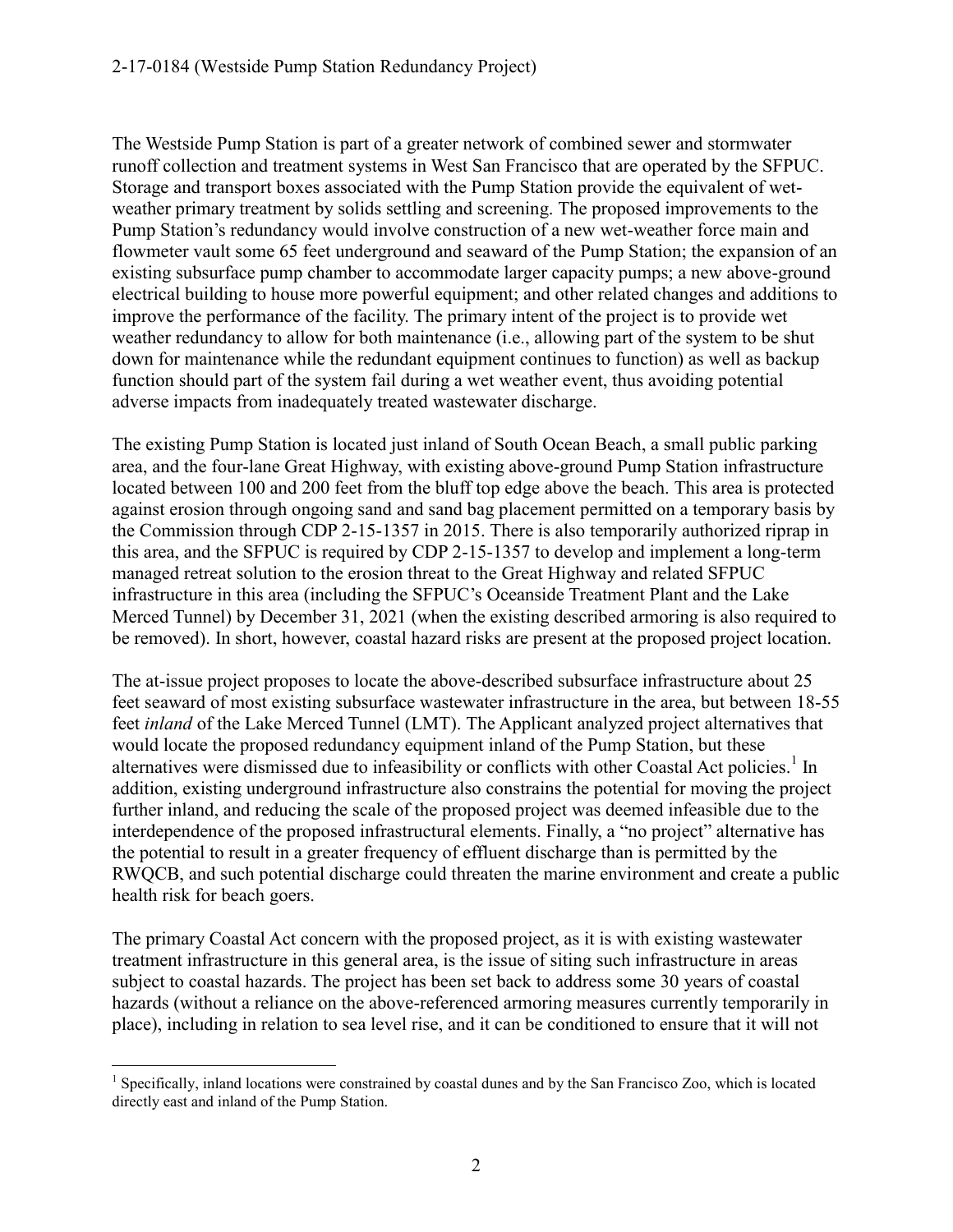itself be used to justify shoreline armoring in the future. In addition, and as indicated above, the infrastructure would be located inland of the LMT, which is the most significant piece of Westside Pump Station infrastructure closest to the ocean, and one of the primary focuses of the above-referenced and previously required long-term managed retreat solution as a part of the requirements of previously approved CDP 2-15-1357. In other words, the potential issues associated with the required solution for this area should not be prejudiced by this proposed redundancy project due to its location inland of the LMT, as issues associated with the LMT will be the primary driver for the required solution given its location, and these facilities are all located inland of the LMT.

In short, the proposed project, as conditioned, would protect water quality, public health, and recreational opportunities. To address coastal hazards, conditions are included to require completion of a comprehensive evaluation of long-term management options that are tied into the requirements of CDP 2-15-1357. To address other issues, conditions are also included to provide for appropriate site restoration, construction best management practices, and related mitigation measures designed to avoid and minimize impacts to birds, public views, and public access. Therefore, as conditioned, the project can be found consistent with the Coastal Act, and staff recommends approval of the CDP. The motion is found on page 5 below.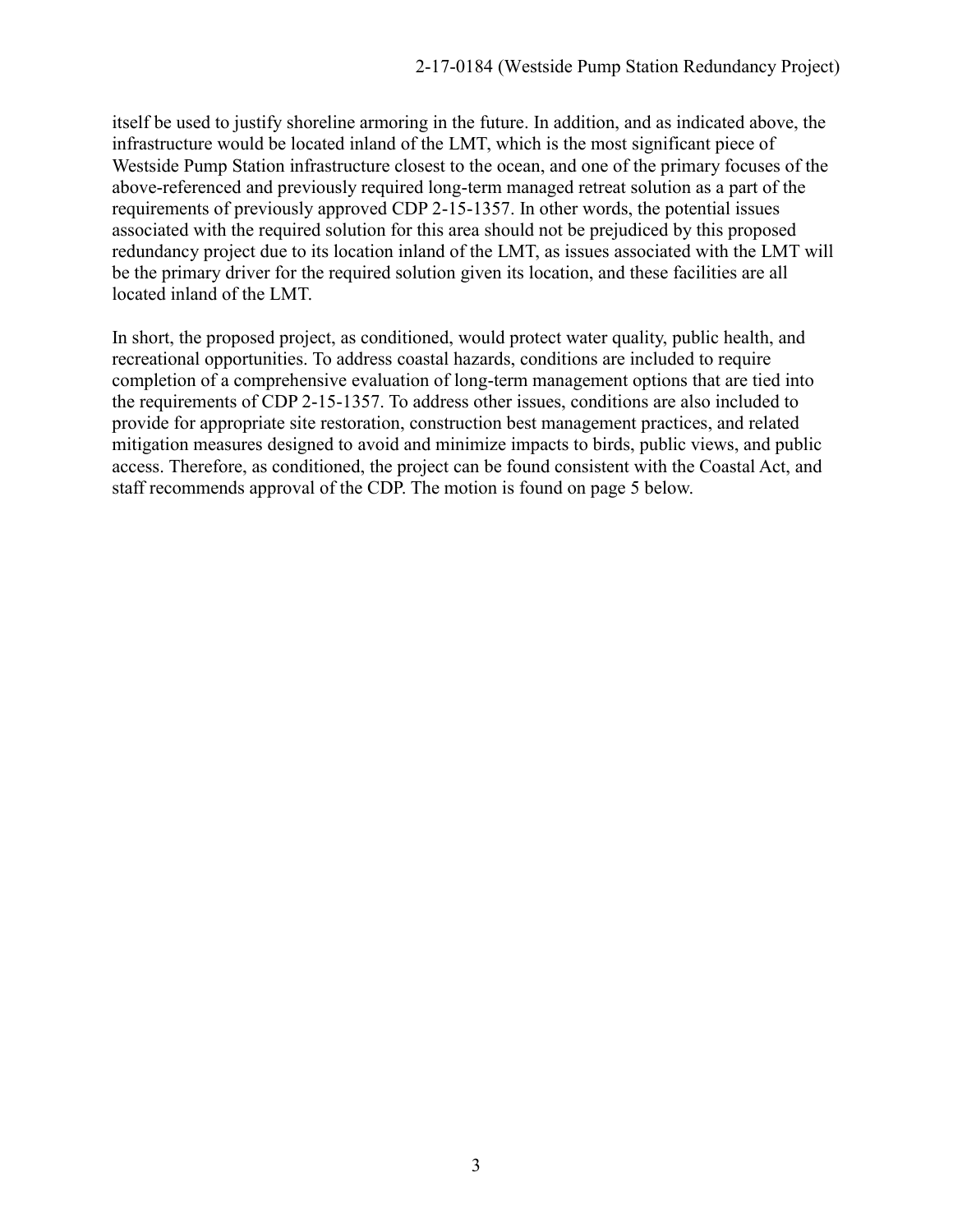# **TABLE OF CONTENTS**

#### **APPENDICES**

Appendix A – Substantive File Documents Appendix B – Staff Contacts with Agencies and Groups

#### **EXHIBITS**

Exhibit 1 – Project Location and Vicinity Map

Exhibit 2 – Proposed Project Plans

Exhibit 3 – [Proposed Project Construction Staging Areas](https://documents.coastal.ca.gov/reports/2018/3/Th10a/Th10a-3-2018-exhibits.pdf) 

Exhibit 4 – Westside Pump Station Setbacks

Exhibit 5 – Coastal Commission Adopted CDP 2-15-1357

#### **CORRESPONDENCE**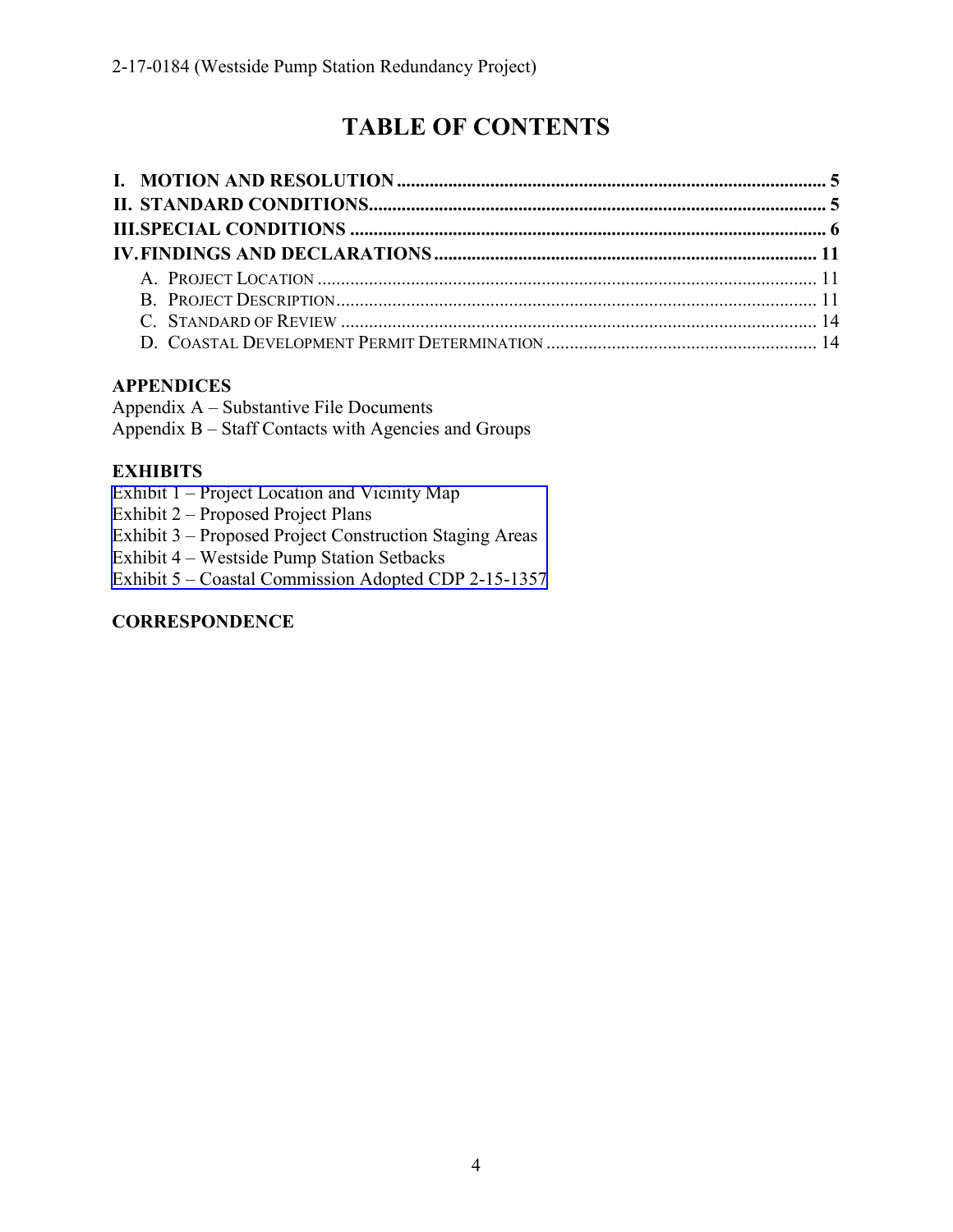# **I. MOTION AND RESOLUTION**

Staff recommends that the Commission, after public hearing, **approve** a coastal development permit for the proposed development. To implement this recommendation, staff recommends a **YES** vote on the following motion. Passage of this motion will result in approval of the CDP as conditioned and adoption of the following resolution and findings. The motion passes only by affirmative vote of a majority of the Commissioners present.

*Motion: I move that the Commission approve Coastal Development Permit Number 2- 17-0184 pursuant to the staff recommendation, and I recommend a yes vote.* 

*Resolution to Approve CDP: The Commission hereby approves Coastal Development Permit Number 2-17-0184 and adopts the findings set forth below on grounds that the development as conditioned will be in conformity with the policies of Chapter 3 of the Coastal Act. Approval of the permit complies with the California Environmental Quality Act because either 1) feasible mitigation measures and/or alternatives have been incorporated to substantially lessen any significant adverse effects of the development on the environment, or 2) there are no further feasible mitigation measures or alternatives that would substantially lessen any significant adverse impacts of the development on the environment.* 

# **II. STANDARD CONDITIONS**

This permit is granted subject to the following standard conditions:

- **1. Notice of Receipt and Acknowledgment**. The permit is not valid and development shall not commence until a copy of the permit, signed by the Permittee or authorized agent, acknowledging receipt of the permit and acceptance of the terms and conditions, is returned to the Commission office.
- **2. Expiration.** If development has not commenced, the permit will expire two years from the date on which the Commission voted on the application. Development shall be pursued in a diligent manner and completed in a reasonable period of time. Application for extension of the permit must be made prior to the expiration date.
- **3. Interpretation.** Any questions of intent of interpretation of any condition will be resolved by the Executive Director or the Commission.
- **4. Assignment.** The permit may be assigned to any qualified person, provided assignee files with the Commission an affidavit accepting all terms and conditions of the permit.
- **5. Terms and Conditions Run with the Land.** These terms and conditions shall be perpetual, and it is the intention of the Commission and the Permittee to bind all future owners and possessors of the subject property to the terms and conditions.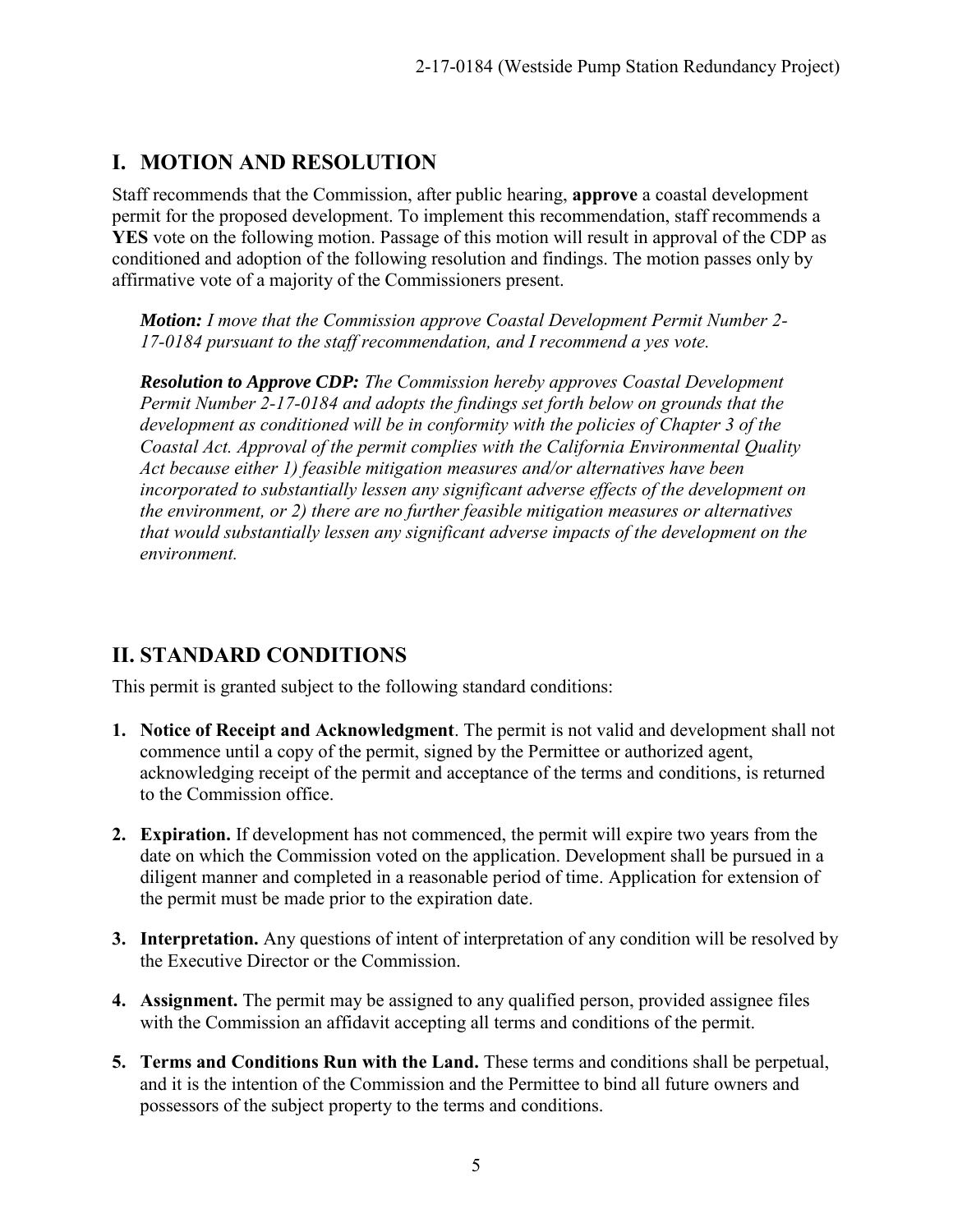# **III. SPECIAL CONDITIONS**

This permit is granted subject to the following special conditions:

- **1. Final Project Plans.** PRIOR TO COMMENCEMENT OF CONSTRUCTION, the Permittee shall submit, for the review and written approval of the Executive Director, two copies of Final Project Plans. The Final Project Plans shall clearly identify all development to be undertaken, shall be in substantial conformance with the Permittee's proposed 65% designlevel plans (dated received in the Coastal Commission's North Central Coast District Office on June 30, 2017, as amended by materials dated received on November 3, 2017. All requirements above and all requirements of the approved Final Project Plans shall be enforceable components of this CDP. The Permittee shall undertake development in accordance with this condition and the approved Final Project Plans.
- **2. Construction Plan.** PRIOR TO COMMENCEMENT OF CONSTRUCTION, the Permittee shall submit, for the review and written approval of the Executive Director, two copies of a Construction Plan. The Construction Plan shall, at a minimum, include the following:
	- **(a) Construction Areas.** The Construction Plan shall identify the specific location of all construction areas, all staging areas, all storage areas, all construction access corridors (to the construction site and staging areas), and all public pedestrian access corridors. All such areas within which construction activities and staging are to take place shall be sited and designed to minimize construction encroachment on all publicly available pathways, the beach, and beach access points, to have the least impact on coastal resources, including public access. The Plan shall describe all alternative vehicular, bicyclist, and pedestrian access routes to be used when construction would close off the Great Highway or portions thereof, including in terms of all associated barriers and signs.
	- **(b) Construction Methods and Timing.** The Construction Plan shall specify the construction methods to be used, including all methods to be used to keep the construction areas separate from public recreational use areas, including using the space available on inland portions of the project area for staging, storage, and construction activities to the maximum extent feasible provided it does not significantly adversely affect public access, and including using unobtrusive fencing or equivalent measures to delineate construction areas, and including all methods to be used to protect coastal resources, including public access and water quality. All erosion control and water quality best management practices to be implemented during construction and their location shall be noted on the Plan.
	- **(c) Construction BMPs.** The Construction Plan shall identify the type and location of all best management practices to be applied to avoid, and if unavoidable to minimize impacts on coastal resources, including at a minimum all of the following:
		- 1. Work Hours. All exterior work shall take place only during daylight hours (i.e., from one-hour before sunrise to one-hour after sunset), and no earlier than 7am and no later than 7pm.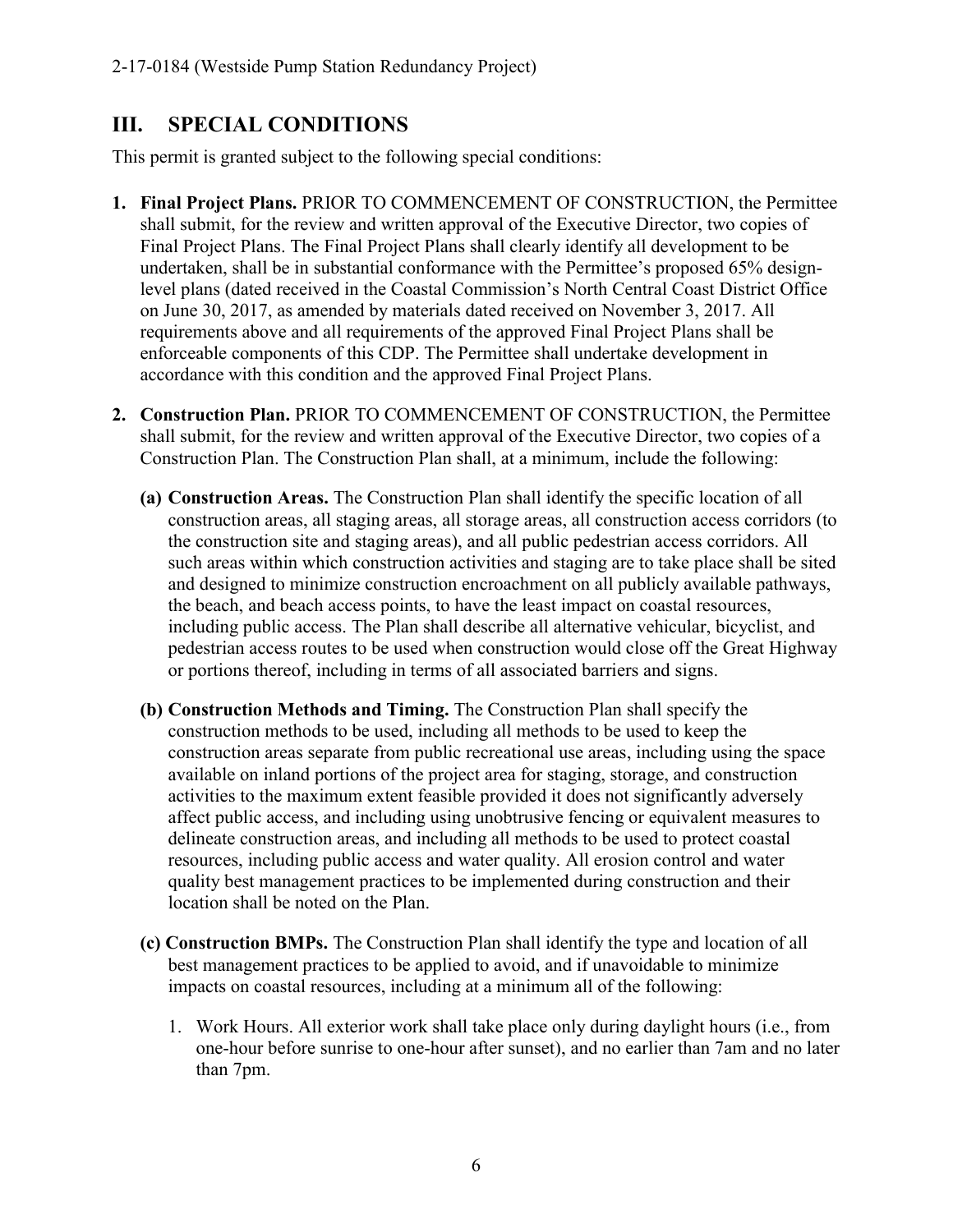- 2. Construction Activities Contained. Construction (including but not limited to construction activities, and materials and equipment storage) is prohibited outside of the defined construction, staging, and storage areas.
- 3. Equipment BMPs. Equipment washing, servicing, and refueling shall be allowed only at a designated inland location away from coastal resource areas as noted on the Plan. Appropriate best management practices shall be used to ensure that no spills of petroleum products or other chemicals take place during these activities, and that proper cleanup and emergency provisions are in place to avoid coastal resource impacts from such equipment-related activities.
- 4. Housekeeping BMPs. The construction site shall maintain good construction site housekeeping controls and procedures (e.g., clean up all leaks, drips, and other spills immediately; keep materials covered and out of the rain, including covering exposed piles of soil and wastes; dispose of all wastes properly, place trash receptacles on site for that purpose, and cover open trash receptacles during wet weather; etc.).
- 5. Erosion Control BMPs. All erosion and sediment controls shall be in place prior to the commencement of construction as well as at the end of each workday. At a minimum, silt fences, or equivalent apparatus, shall be installed at the perimeter of the construction site to prevent construction-related runoff and sediment from entering into adjacent areas and drainage ways that could lead to the beach or coastal waters.
- 6. Restoration. All public access facilities (e.g., parking lots, roads, paths, etc.) impacted by construction activities shall be restored to their pre-construction condition or better within three days of completion of construction.
- **(d) Adjacent Habitat Protection.** The Construction Plan shall identify provisions for the protection of adjacent species and habitats prior to and during construction, including at a minimum all of the following:
	- 1. Biological Monitors. The names and qualifications of the proposed Biological Monitors shall be submitted to the Executive Director for approval at least 30 days prior to required biological monitoring, and shall be accompanied by a letter from each proposed Biological Monitor verifying that they have a copy of the CDP, and that they understand and will enforce all of its terms and conditions.
	- 2. Bird Surveys. The approved Biological Monitors shall conduct bird surveys 30 days prior to construction activities to detect any active bird nests in the area that may be impacted, and any other potential nesting habitat within 500 feet of the construction area for the presence of raptor nests. A final survey shall be conducted 72 hours or less prior to the initiation of clearance/construction to detect any active bird nests. If nests are found, trees will not be removed until young of the year have fledged, and remedial measures will be applied to assure adverse impacts to any nesting birds present are avoided, lessened and/or mitigated for. At a minimum, construction activities may not occur within 500 feet of raptor nests, or within 300 feet of an active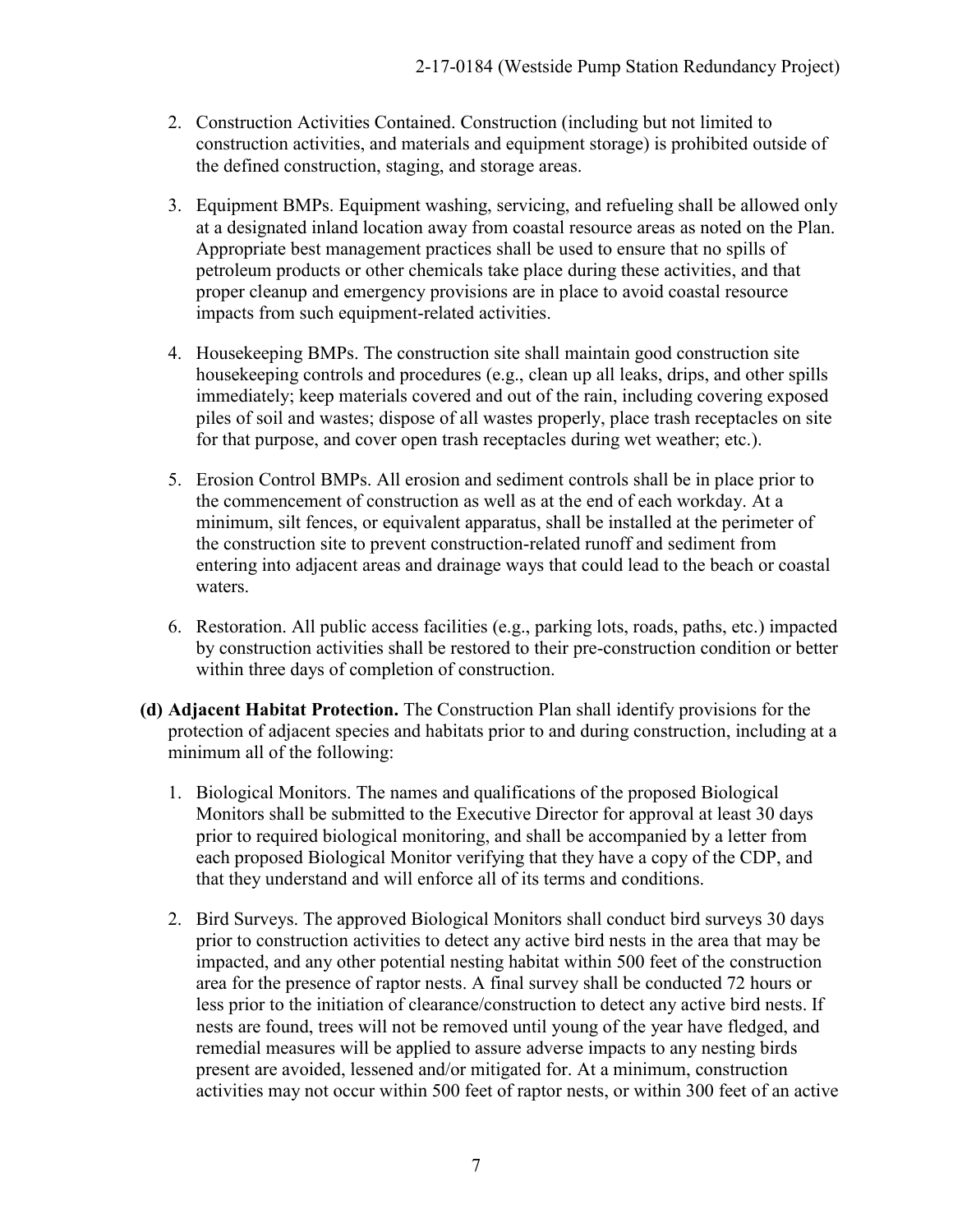nest of any rare, threatened, or endangered species, or species of concern. Buffers of at least 150 feet shall be maintained for all other active nests during the extent of the breeding season, typically February 1 through September 1, or until young of the year have fledged.

- 3. Western Burrowing Owl. The Construction Plan shall include a component that provides further details regarding avoidance and minimization measures for western burrowing owl, including with respect to their burrows and/or foraging habitat. At a minimum, these measures must include pre-construction activity surveys of western burrowing owl foraging and burrowing habitat the same day prior to any work occurring from October 1st to March 31st. The Biological Monitors shall monitor the project area for the presence of western burrowing owl and for any potential owl burrows and foraging areas within 500 feet of staging and construction areas before activity is allowed in any staging or construction area. If an owl is found in any of the staging or construction areas, or within 500 feet of these areas prior to or during construction, all work must cease until the end of the overwintering season or until the Biological Monitors have confirmed, in writing, that the area is clear of owl activity or that the construction activities will not affect burrowing owl.
- 4. Other Agency Compliance. The Permittee shall comply with all requirements, requests and mitigation measures from the California Department of Fish and Wildlife, Regional Water Quality Control Board, and the U.S. Fish and Wildlife Service. Any change in the approved project that may be required by the above-stated agencies shall be submitted to the Executive Director in order to determine if the change requires an amendment to this CDP or can proceed under its authorization.
- **(e) Staging Area A Pre-Construction Survey.** The staging area described as Staging Area A on the Permittee's proposed project plans (see page 2 of **Exhibit 3**) shall be surveyed for the presence of special status species prior to its use. If any special status species are found, these plants will be protected and clearly delineated buffer zones identified by the Biological Monitors will be established around them.
- **(f) Staging Area Revegetation.** If utilized, the staging area called out as Staging Area D on the Permittee's proposed project plans (see page 4 of **Exhibit 3**) shall be restored pursuant to the Construction Plan to a natural state with resource values at least as good or better than existing before the construction within 30 days of construction completion. At a minimum, the Plan shall include such grading as is necessary to achieve natural contours, and at least the following must be included in the submitted Construction Plan:
	- 1. Revegetation Methods. All vegetation planted in the restoration area shall consist of plants native to the local dune system, and consist only of local genetic stock. The planting plan should be designed to avoid the use of irrigation following the stage of plant establishment. If irrigation is considered necessary to initiate vegetation planting, it should be temporary and provisions for its removal must be included in the plan. If fencing is required to protect the revegetation area, such fencing shall be limited to temporary rope and pole barriers or equivalent, and shall be sited and designed to limit visual impacts. The plant palette used in the revegetation area shall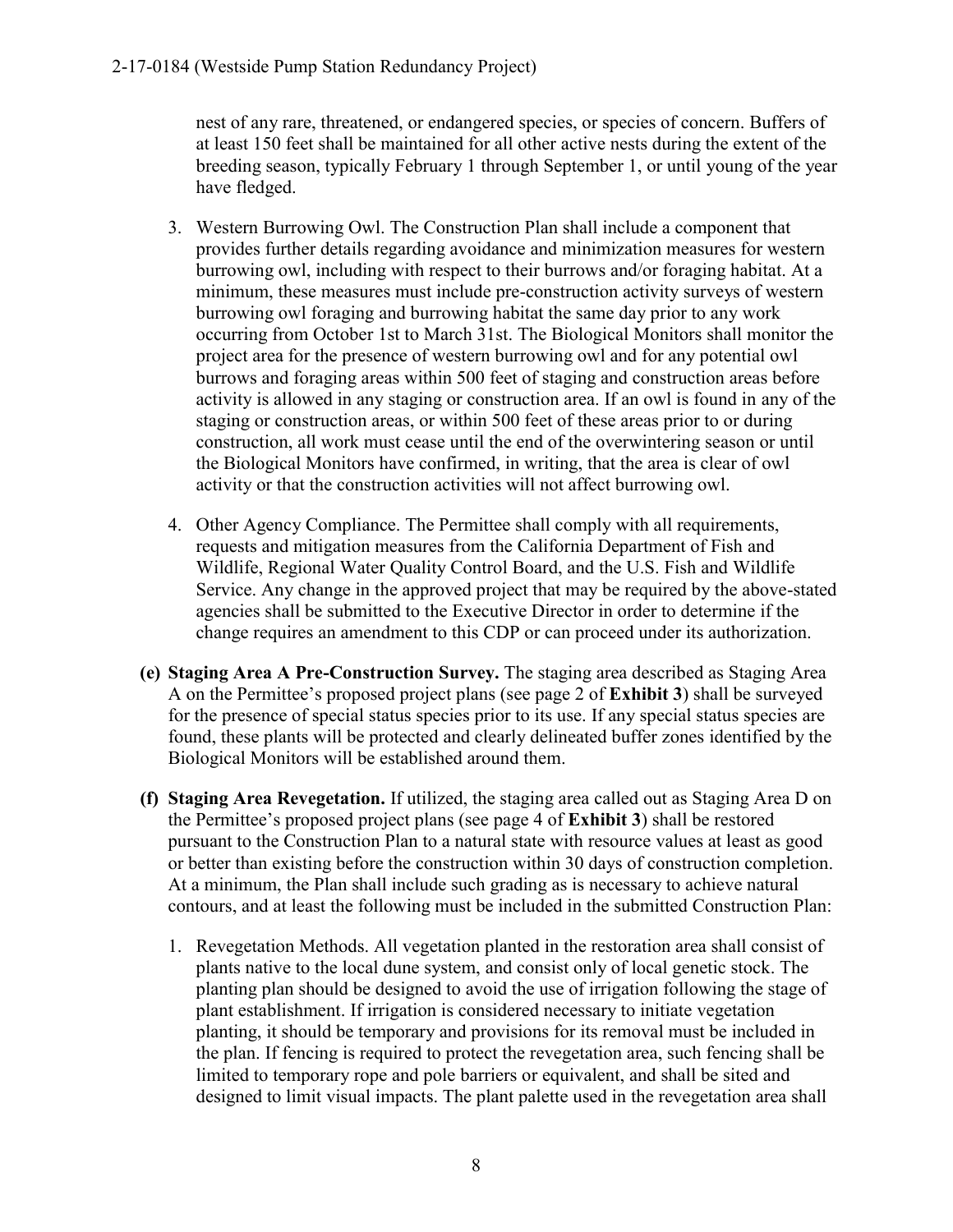be determined based on sampling of an appropriate and pre-approved reference site and sampling scheme for the reference site. Appropriate criteria for choosing a reference site include similar slope, soil type, aspect and landscape position to the area to be revegetated. The reference site shall be undisturbed and consist of primarily native plants.

- 2. Non-Native and Invasive Plant Removal. All non-native and invasive species shall be removed, and continued removal shall occur as needed to ensure establishment of natives. If species of special concern are found, these plants shall be protected and clearly delineated buffer zones shall be established around them.
- 3. Monitoring and Reporting. The Permittee shall submit, for the review and approval of the Executive Director, a monitoring report prepared by a qualified specialist that certifies that revegetation, once completed, is in conformance with the approved Construction Plan. In addition to a narrative, the Report shall include photographic documentation of plant species and plant coverage, progress towards meeting performance criteria, any management and remedial measures in establishing and maintaining the area. Monitoring and reporting shall occur immediately following completion of initial revegetation activities, and then again at the following postinitiation intervals: six months, one year, and annually for at least five years, or until the performance criteria have been met for at least three consecutive years, whichever is less. All revegetation activities, including remedial measures that might be necessary to meet native plant objectives over time, pursuant to the approved Construction Plans shall be the Permittee's responsibility for as long as any portion of the approved development exists at this site.
- **(g) Construction Site Documents.** The Construction Plan shall provide that a copy of the signed CDP and the approved Construction Plan be maintained in a conspicuous location at the construction job site at all times during construction, and such copies shall be available for public review on request. All persons involved with the construction shall be briefed on the content and meaning of the CDP and the approved Construction Plan, and the public review requirements applicable to them, prior to commencement of construction.
- **(h) Construction Coordinator.** The Construction Plan shall provide that a construction coordinator be designated to be contacted during construction for questions by the public. Contact information (including at least a phone number and email and mailing addresses) shall be conspicuously posted at the job site and readily visible from public viewing areas (while also limiting public view impacts as much as possible), along with indication that the construction coordinator should be contacted in the case of questions regarding the construction. The construction coordinator shall record the name, contact information (i.e., address, phone number, email address, etc., as applicable) and nature of all complaints received regarding the construction, and shall investigate complaints and take remedial action, if necessary, within 72 hours of receipt of the complaint or inquiry.
- **(i) Notification.** The Permittee shall notify planning staff of the Coastal Commission's North Central Coast District Office at least 3 working days in advance of commencement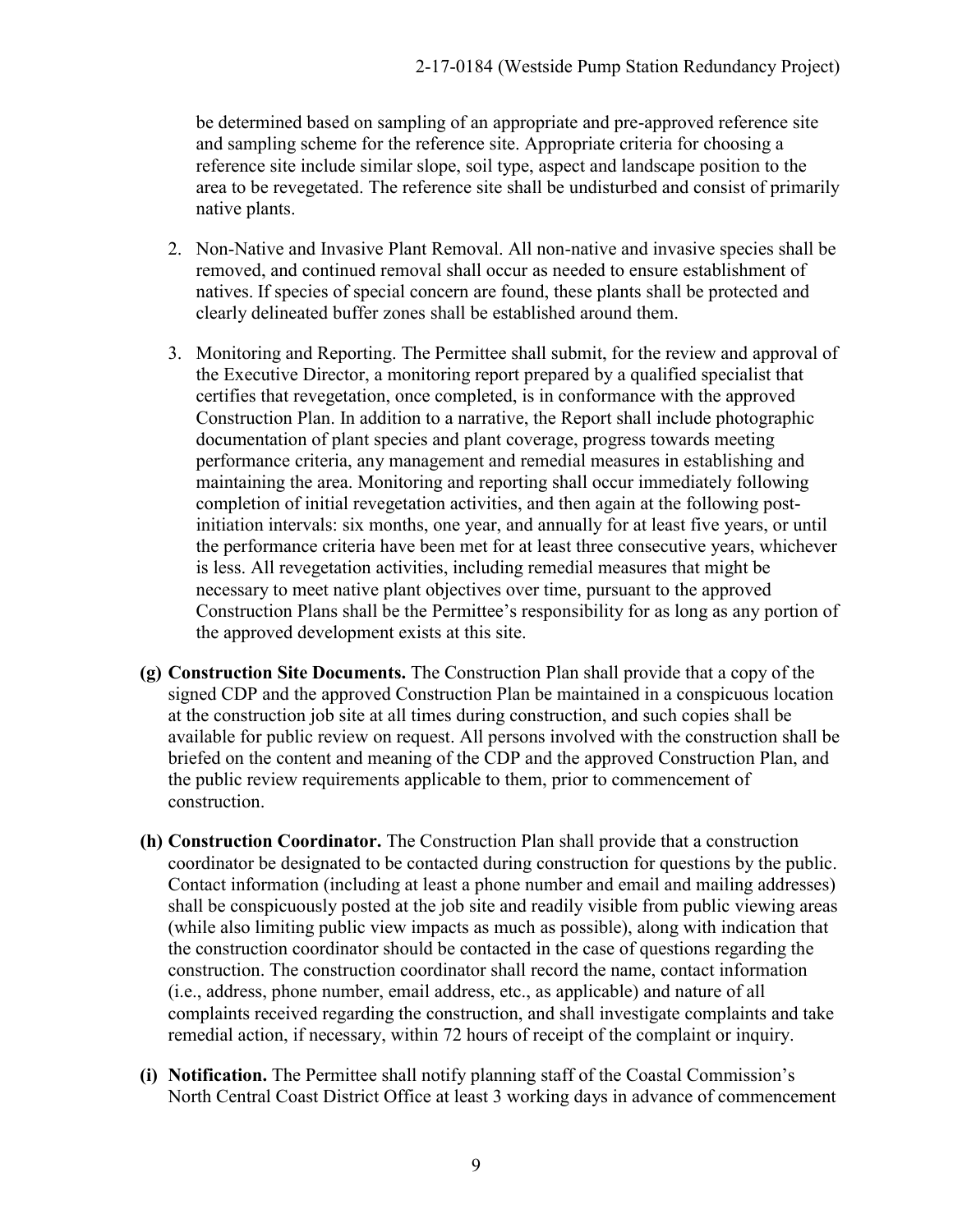of construction, and immediately upon completion of construction.

Minor adjustments to the Construction Plan may be allowed by the Executive Director if such adjustments: (1) are deemed reasonable and necessary; and (2) do not adversely impact coastal resources. All requirements of the approved Construction Plan shall be enforceable components of this CDP. The Permittee shall undertake construction in accordance with this condition and the approved Construction Plan.

- **3. CDP 2-15-1357 Requirements.** The development authorized by this CDP shall be subject to the required Long-Term Solution evaluation pursuant to Special Condition 2 of CDP 2-15- 1357, which requires the Permittee to develop and implement a Commission-approved longterm managed retreat solution to the erosion threat to the Great Highway and related public infrastructure in this area.
- **4. Coastal Hazards.** By acceptance of this CDP, the Permittee acknowledges and agrees, on behalf of itself and all successors and assigns to all of the following:
	- **(a) Coastal Hazard Risks.** The site is subject to coastal hazards, including those associated with episodic and long-term shoreline retreat and coastal erosion, high seas, ocean waves, storms, tsunami, tidal scour, coastal flooding, sea level rise, and the interaction of same.
	- **(b) Assumption of Risk.** The Permittee assumes all risks to the Permittee and the property that is the subject of this CDP of injury and damage from such coastal hazards in connection with this permitted development.
	- **(c) Liability/Damage Waiver.** The Permittee unconditionally waives any claim of damage or liability against the Commission, its officers, employees, agents, successors and assigns for injury or damage from such coastal hazards.
	- **(d) Indemnification.** The Permittee indemnifies and holds harmless the Commission, its officers, employees, agents, successors and assigns with respect to the Commission's approval of the project against any and all liability, claims, demands, damages, costs (including costs and fees incurred in defense due to such coastal hazards of such claims), expenses, and amounts paid in settlement arising from any injury or damage.
	- **(e) Armoring Waiver.** In the event that the development approved pursuant to this CDP is threatened with damage due to such coastal hazards, no shoreline armoring is allowed to protect such threatened development. Rather, such threatened development shall be required to be moved or removed out of harm's way, where such relocation or removal shall require a separate CDP.
	- **(f) 30235 Waiver.** The Permittee waives any rights that it may have under Coastal Act Section 30235, the certified City and County of San Francisco LCP, or any other applicable laws, to shoreline armoring to protect the development authorized by this CDP.
- **5. Indemnification by Permittee/Liability for Costs and Attorneys' Fees.** By acceptance of this CDP, the Permittee agrees to reimburse the Coastal Commission in full for all Coastal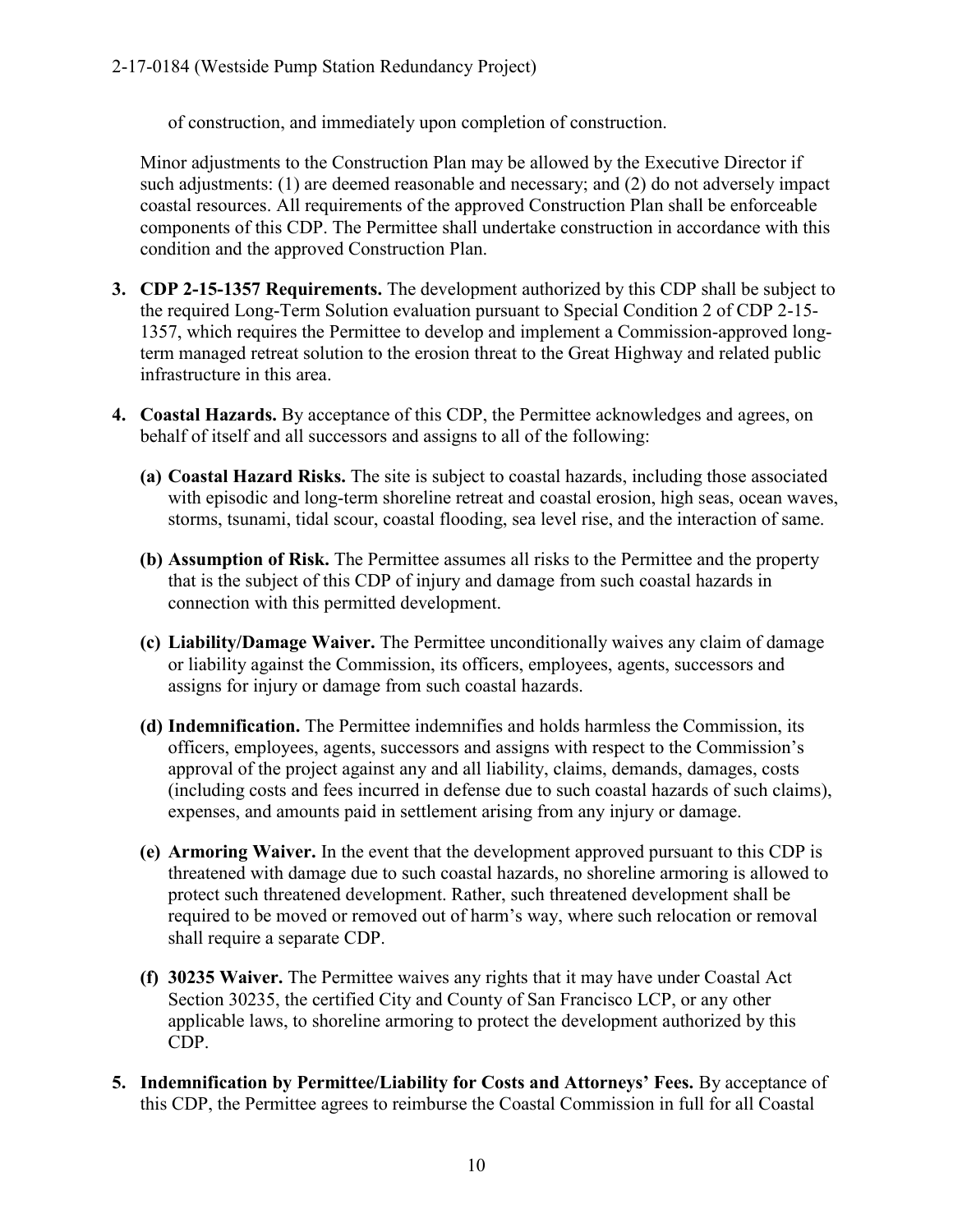Commission costs and attorneys' fees (including (1) those charged by the Office of the Attorney General, and (2) any court costs and attorneys' fees that the Coastal Commission may be required by a court to pay) that the Coastal Commission incurs in connection with the defense of any action brought by a party other than the Permittee against the Coastal Commission, its officers, employees, agents, successors and assigns challenging the approval, issuance, and/or exercise of this CDP. The Coastal Commission retains complete authority to conduct and direct the Commission's defense of any such action against the Coastal Commission, its officers, employees, agents, successors and assigns. WITHIN 45 DAYS OF CDP APPROVAL, the Permittee shall enter into a separate written agreement with the Executive Director agreeing to reimburse the Coastal Commission for all such court costs and attorneys' fees, consistent with the requirements of this condition.

# **IV. FINDINGS AND DECLARATIONS**

#### **A. PROJECT LOCATION**

The proposed project is located at the existing City and County of San Francisco Public Utilities Commission (SFPUC) Westside Pump Station (WPS) at 2900 Great Highway, on the corner of the Great Highway and Sloat Boulevard, adjacent to South Ocean Beach in West San Francisco (**Exhibit 1**). Ocean Beach is a north-south trending sandy beach that is approximately 3.5 miles long and that is located on the western, Pacific Ocean side of the City, situated south and west of the Golden Gate entrance to the San Francisco Bay. Generally speaking, the land west of the Great Highway is owned by the National Park Service (NPS) as part of the Golden Gate National Recreation Area (GGNRA), and areas immediately to the east of the Great Highway are under the ownership of the City and County of San Francisco. The Pump Station is located between the San Francisco Zoo and the Great Highway, with significant associated Pump Station and wastewater infrastructure located under the Great Highway itself. A parking area to the east separates the Zoo from the Pump Station (see **Exhibit 1** for aerial detail of the project area).

#### **B. PROJECT DESCRIPTION**

#### **San Francisco Wastewater System Background**

The City and County of San Francisco's wastewater system is made up of three distinct wastewater collection and treatment facilities. These facilities are a combined system that is designed to collect, transport, treat, and dispose of both sewer effluent as well as stormwater runoff that is comingled in the system. The WPS is part of the overall network of infrastructure, and it primarily services Western San Francisco. Wastewater and stormwater runoff collected and transported to this facility comes from what is known as the Westside Drainage Basin, representing the City's western natural watershed. Constructed in 1985, the WPS is the site where collection, storage, and pumping of 35% of San Francisco's storm and sewage wastewater occurs. The facility occupies a space slightly less than one acre. After converging at the WPS, wastewater is eventually conveyed to the Oceanside Treatment Plant (OSP) about one-half mile further to the south or, if wet weather events overwhelm the system, the increased and partially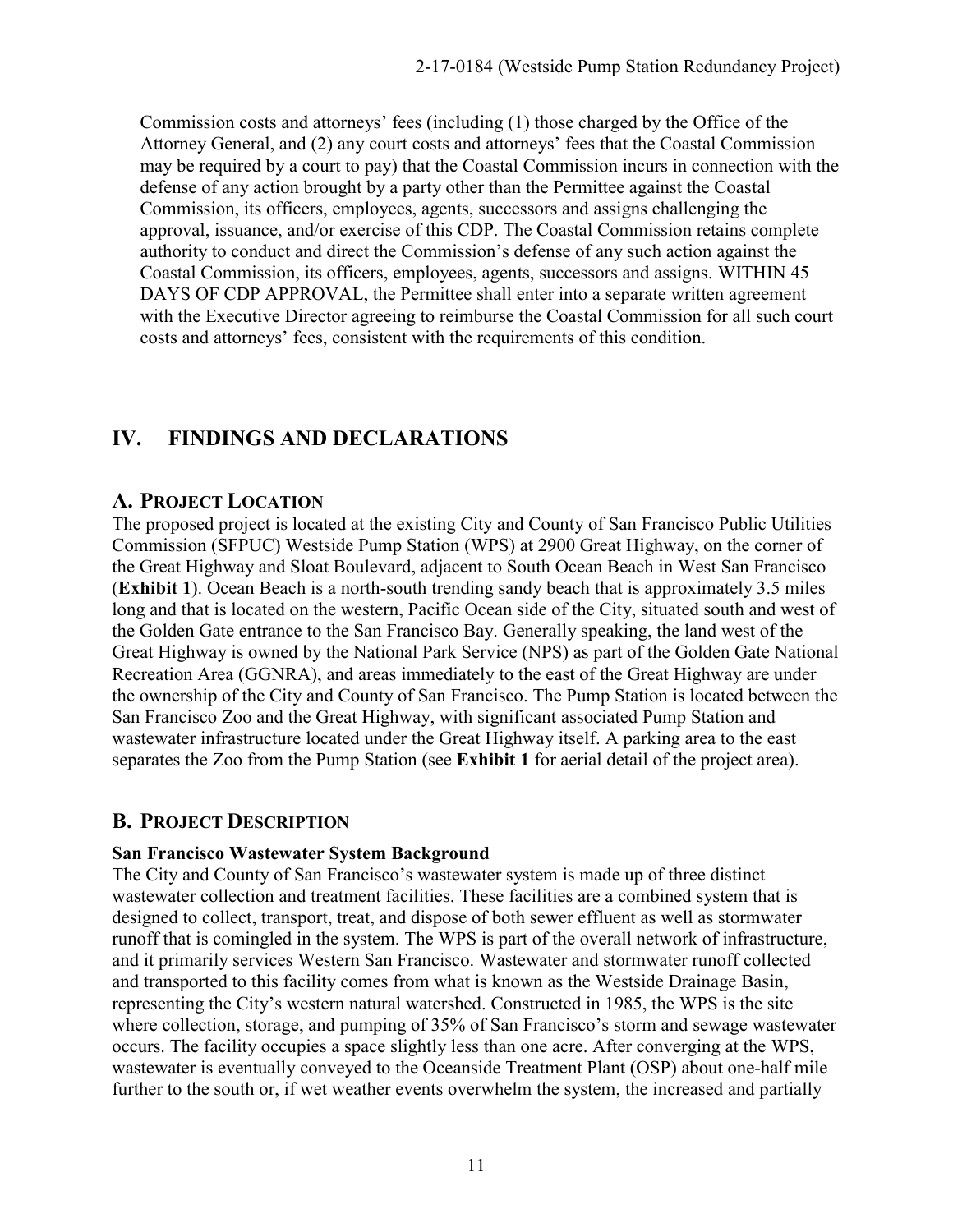treated flows may be discharged at an offshore location; the potential for which the proposed project is intended to reduce. The SFPUC's offshore discharge pipe, called the Southwest Ocean Outfall (SWOO), originates on land about a half-mile south of the WPS extending west and out into the Pacific Ocean to its termination approximately four miles offshore.

The Lake Merced Tunnel (LMT), Richmond Tunnel, and the Westside Storage and Transport Box all lead to the Westside Pump Station. Collectively, they are known as the Westside Transport and Storage Boxes (see **Exhibit 2** for project component schematic). Each of these tunnels and transport boxes carry effluent and stormwater from the north, south, and east to the WPS, which is located at a topographic low point, allowing for a gravity-fed system. Wastewater receives pre-treatment in this system before it is transported further down-system to the OSP. Specifically, dry-weather flows are screened for large debris and wet-weather flows are decanted in the WPS wet-weather box by separating solids from effluent. Sumps, or large pump chambers buried deep beneath the WPS, contain the pumps used to channel dry-weather flows from a dryweather transport and storage boxes to the Westside Force Main. While the East pump chamber channels dry-weather flows, the West pump chamber directs wet-weather flows from the wetweather transport and storage boxes through a separate, parallel force main, transporting it to the Plant for additional treatment and discharge via the SWOO.

Although not desirable, at times the Applicant's wastewater treatment system can be overwhelmed, and the Applicant has in the past discharged partially treated wastewater to the ocean. Pursuant to San Francisco Bay Regional Water Quality Control Board (RWQCB) permit requirements emanating from the requirements of the Clean Water Act's National Pollution Discharge Elimination System (NPDES), such discharges are limited to a maximum of eight annually. The dry-weather system consists of two separate pump chambers, one of which can be used as backup to allow for maintenance of the other. The wet-weather system does not include this redundancy, so a system failure during heavy wet-weather flows can result in partially treated wastewater discharges. The proposed project is intended to address this issue via constructing a series of redundancy improvements, as described below.

#### **Proposed Project**

The Applicant, the SFPUC, proposes both above and below-ground development of new redundancy elements at the Westside Pump Station. Above-ground, the proposed project includes demolition and rebuilding elements of its main building; replacement of two existing bar screens and addition of one new bar screen; removal and replacement of retaining walls along the eastern border of the Pump Station yard; and construction of a new electrical building with more powerful electrical equipment needed to support existing and proposed project elements. Proposed subsurface development involves increasing the subsurface building footprint, including expansion of the West pump chamber to accommodate the replacement of four submersible pumps with pumps of greater capacity, and constructing a wet-weather force main and vault (**Exhibit 2**). Three temporary staging areas and an additional vehicle parking area would be occupied during construction of the project (**Exhibit 3**).

Demolition and rebuilding of sections of the existing one and a half story main building would include a height increase of 8 feet, from 28 to 36 feet. Also proposed is the slight expansion of the building westward, not exceeding the footprint of the existing, adjoining concrete planter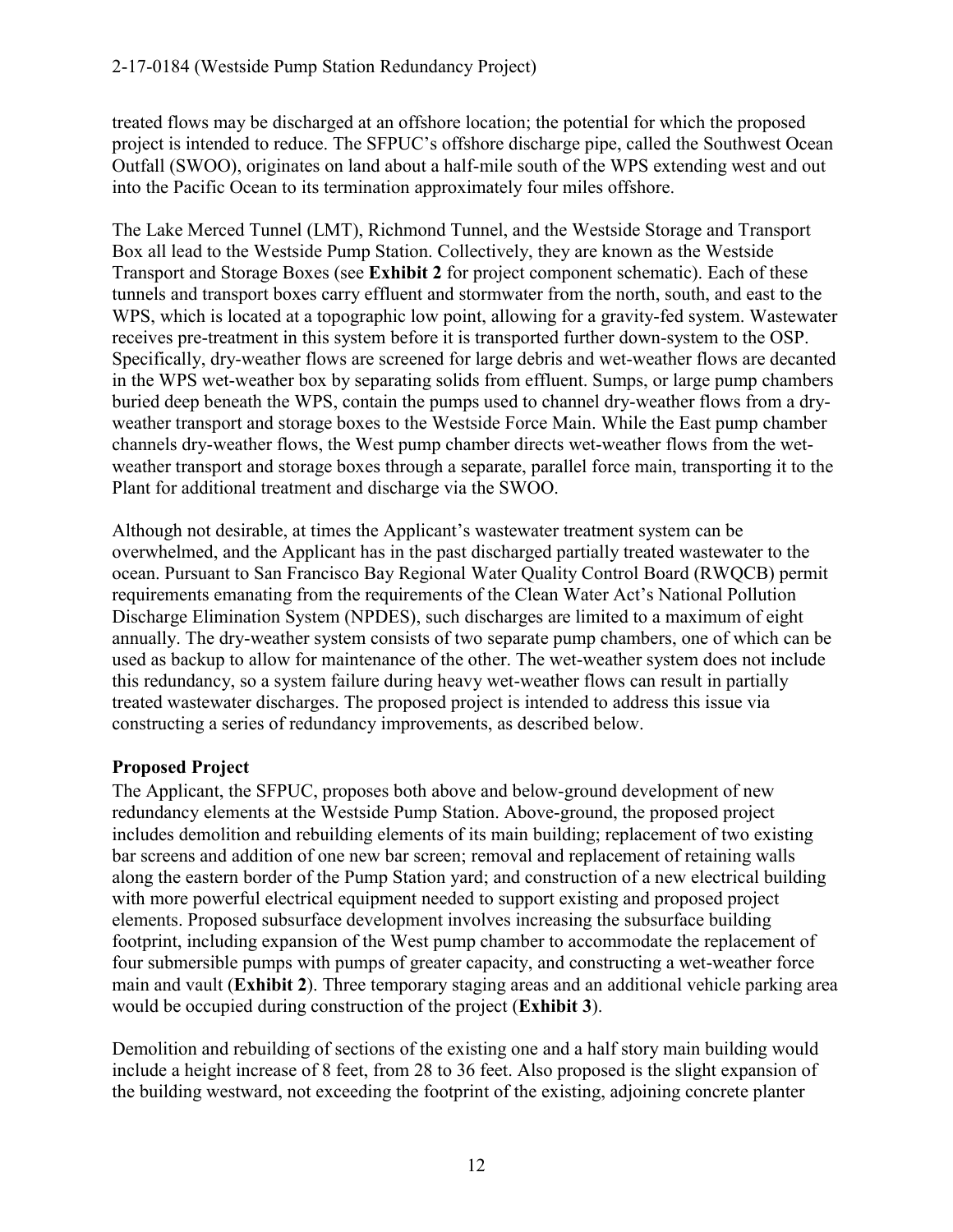boxes. Both the height and footprint additions would correspond to the construction of a third wet-weather bar screen. A retaining wall surrounds the two paved parking and storage areas to the north and south of the Main Building. Much of the west-facing wall would be demolished and replaced, as well as some portions of the wall in the northern section of the main parking and storage area. The proposed new electrical building would be located on the northern portion of the property nearest the intersection of the Great Highway with Sloat Boulevard, and it would replace the existing, insufficient-capacity underground electrical system. It would include removal of existing 480-volt low voltage equipment and replacement with 4,160-volt medium voltage electrical equipment. Pacific Gas & Electric would provide new buried electrical feeds from Skyline and Sloat Boulevards. At 20 feet in height and 4,641 square feet (82' x 59'), this new building would partially occupy space currently used for parking and storage, and also expand into a currently undeveloped area. Construction of the building and new retaining wall requires excavation of this area down to sidewalk level and removal of non-native vegetation and trees (**Exhibit 2**). An electrical utility trench would house feeds under Sloat Boulevard. The trench would require approximately 1,450 cubic yards of cut and fill.

The existing Pump Station development extends 65 feet below grade and west to the inner edge of the Great Highway sidewalk fronting the facility (**Exhibit 2**). Proposed subsurface expansion of facilities would move the proposed infrastructure 25 feet seaward of the existing infrastructure (on subsurface levels two through five of the building) to accommodate replacement of the existing pumps housed within the West Wet-weather Pump Chamber with larger pumps. The new 54-inch diameter and 190-foot long force main will connect the wet-weather pumps with an existing subsurface vault and one new vault. The new vault, referred to as vault 4, would house a flowmeter and also extend seaward of existing development by 25 feet. The force main would be located in the same position as a previously abandoned, existing force main (**Exhibit 2**). From vault 4, wastewater would be conveyed south to existing vault 3 and south to the OSP via existing infrastructure. Excavation required for underground expansion and placement of new infrastructure would require temporary closure of both northbound lanes of traffic on the Great Highway. This project element would require approximately 1,300 cubic yards of cut, and backfill of 1,000 cubic yards of material.

The first temporary construction staging area is proposed on a portion of the parcel adjacent to and south of the Westside Station, referred to as "Staging Area D." It is an area of about 60 feet north-south by about 15 feet east-west, extending along the Great Highway. This staging area would be accessed by the Station's driveway and would require the addition of temporary fencing, rough grading, and the spreading of crushed gravel. A second proposed staging area would be in the existing, developed Zoo stockpile yard, about a 1,000 feet south of the project site. This location can be accessed by the main Zoo parking entrance adjacent to the Westside Station from the Great Highway, or from Herbst Road to the east. It is currently used for spoils storage, equipment storage and maintenance, and staging for other nearby projects. The third proposed staging area is located at the corner of Sloat and Skyline Boulevards, on a paved portion of Zoo overflow parking lot, southeast of the project site. These staging areas would be used to store construction vehicles and for the storage of project equipment and materials. Finally, the Applicant proposes storage of equipment and materials and a temporary contractor office in a small portion of the Zoo parking area directly behind the Station, which is closed off to public access by fencing and contains the Zoo's lift station. Zoo visitor parking would not be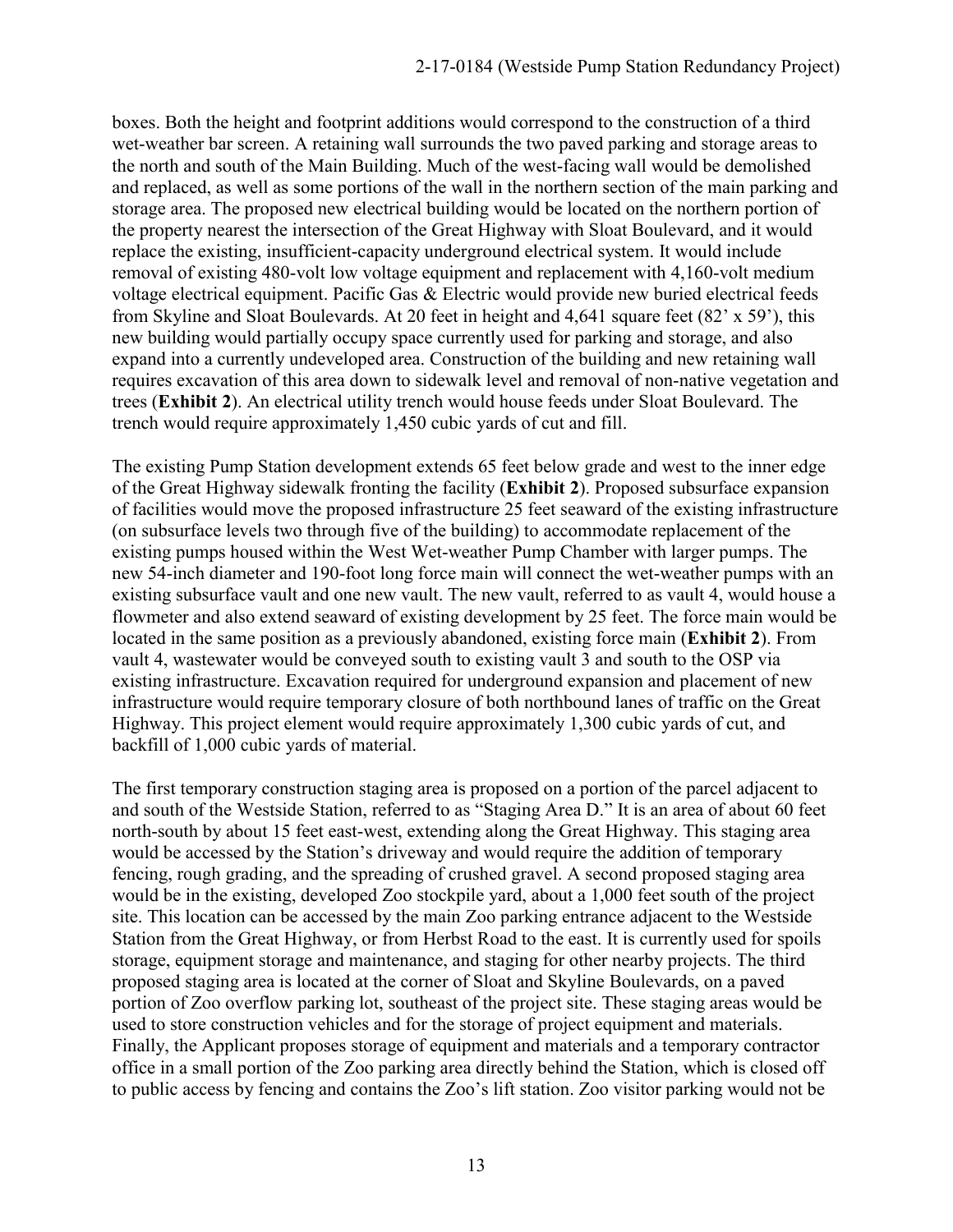impacted by the use of these staging areas. Project construction is expected to last approximately 31 months.

#### **C. STANDARD OF REVIEW**

The southern portion of the proposed project is located in the City and County of San Francisco's coastal permit jurisdiction area, while a portion of the northern part of the proposed project (essentially at Sloat Boulevard) is located in an area where the Coastal Commission retains CDP jurisdiction. Pursuant to Coastal Act Section 30601.3 the Applicant and the City and County of San Francisco requested that the Coastal Commission review the project as a consolidated CDP application, and the Executive Director agreed. The standard of review for consolidated CDP applications is the Coastal Act, with the City and County's certified Local Coastal Program (LCP) policies and standards providing non-binding guidance.

### **D. COASTAL DEVELOPMENT PERMIT DETERMINATION**

#### **1. Marine Resources and Water Quality**

#### *Applicable Coastal Act Provisions*

The Coastal Act protects marine resources and coastal waters, including by requirements to minimize waste water discharges and to control runoff. Coastal Act Sections 30230 and 30231 state:

*Section 30230. Marine resources shall be maintained, enhanced, and, where feasible, restored. Special protection shall be given to areas and species of special biological or economic significance. Uses of the marine environment shall be carried out in a manner that will sustain the biological productivity of coastal waters and that will maintain healthy populations of all species of marine organisms adequate for long-term commercial, recreational, scientific, and educational purposes.*

*Section 30231. The biological productivity and the quality of coastal waters, streams, wetlands, estuaries, and lakes appropriate to maintain optimum populations of marine organisms and for the protection of human health shall be maintained and, where feasible, restored through, among other means, minimizing adverse effects of waste water discharges and entrainment, controlling runoff, preventing depletion of ground water supplies and substantial interference with surface waterflow, encouraging waste water reclamation, maintaining natural vegetation buffer areas that protect riparian habitats, and minimizing alteration of natural streams.* 

#### *Consistency Analysis*

As authorized by the Clean Water Act, the National Pollutant Discharge Elimination System (NPDES) Program requires that pollutants discharged from a point source obtain an NPDES permit. This federal program has been delegated to the State of California for implementation through the State Water Resources Control Board and the State's Regional Boards. The goal of the Program to improve water quality, including by limiting and monitoring discharges, is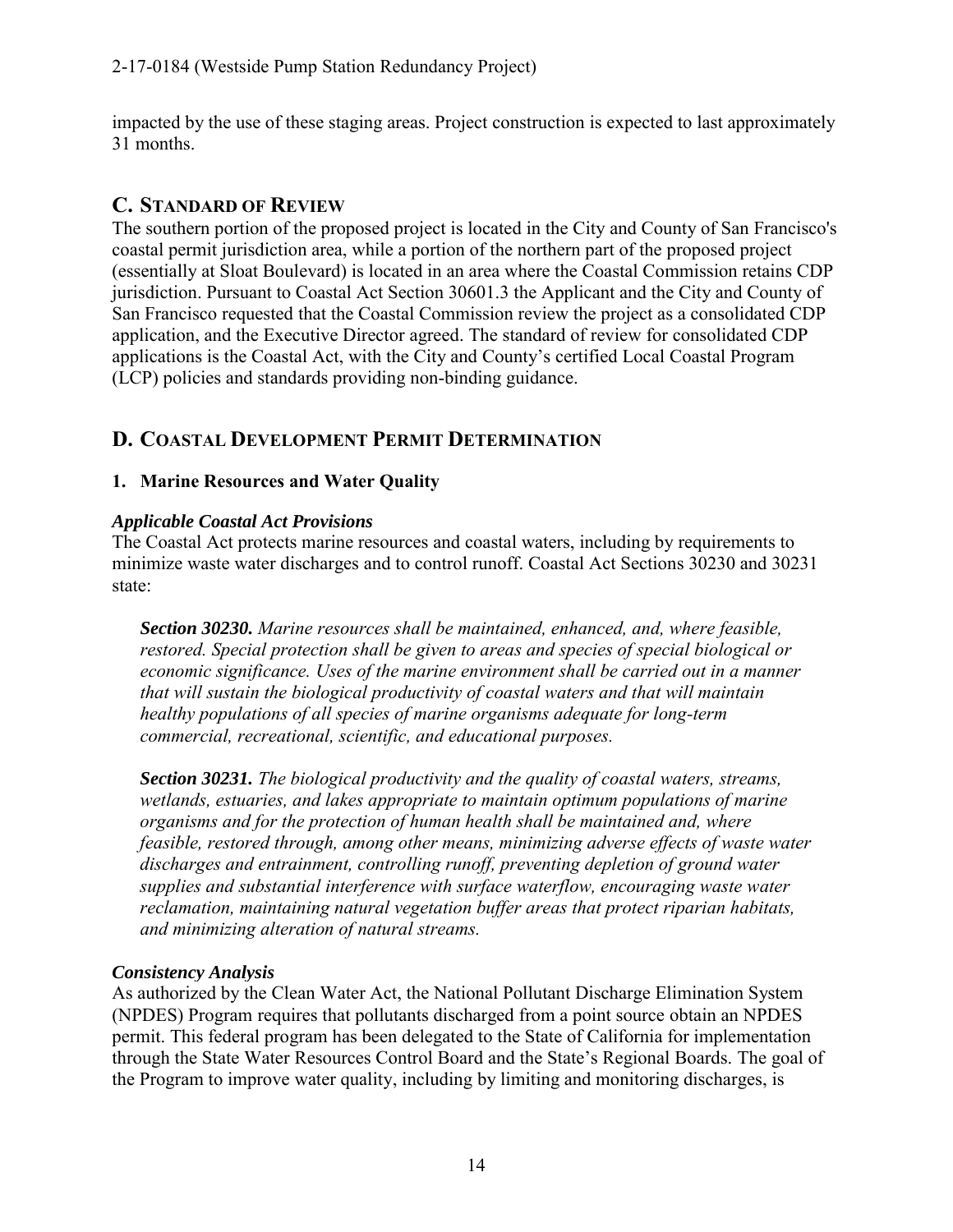consistent with Coastal Act water quality and marine resource protection goals, including as identified in Coastal Act Sections 30230 and 30231.

According to water quality monitoring data submitted by SFPUC under its NPDES permit from 2012-2017, the City has had multiple episodes of partially treated wastewater being discharged to the Pacific Ocean during this recent time frame, from a low of 7 such annual discharges to a high of 35, with the higher discharge amounts corresponding to wetter winters such as that of  $2016-2017$ .<sup>2</sup> The SFPUC's NPDES permit allows for a maximum of 8 such discharges annually, and the Westside Pump Station was designed to ensure that this limit was not exceeded. Exceedance of this limit as established in a facility's NPDES permit means that the facility is not meeting the design criteria originally established for the particular facility. The WPS was originally designed to allow for 8 such discharges, however, severe storms have led to power failures, which resulted in the failure of pumps. While the overall wet-weather pump capacity will be increased from 110 to 170 million gallons/day (mgd), routine capacity during dryweather will remain around 43 mgd. Maintaining 8 or fewer annual discharges, in order to be consistent with the NPDES permit for this facility, is a project goal.

If no action is taken to provide redundancy to the existing infrastructure to manage excess wetweather flows, and to enhance the capacity of the existing electrical system, partially treated wastewater from overwhelmed wet-weather storage and transport boxes could be discharged and deposited to the adjacent beach and ocean, adversely impacting water quality and marine resources at this section of the Coast. This could result in adverse effects to the marine habitat and organisms that rely on these resources, contrary to Coastal Act Sections 30230 and 30231. Thus, the proposed project should have an overall positive effect on marine resources, and it should improve coastal water quality by providing backup to existing infrastructure.

To further ensure that the Applicant implements Best Management Practices (BMP) and control measures adequate to protect coastal water quality and resources during construction, **Special Condition 2** will require the submittal and approval of a Construction Plan**. Special Condition 2** requires that this plan includes a pollution prevention component, with required BMPs, for Executive Director review and approval. Through the Construction Plan, the Applicant is to demonstrate adherence to various controls and construction responsibilities during project implementation to protect resources and water quality. These include the type of controls often imposed by the Commission to minimize stormwater runoff, surface erosion, and potential pollutants resulting from construction activities.

#### *Conclusion*

As conditioned, the project would protect the biological productivity and the quality of coastal waters, as well as marine resources in the project area, in conformity with Sections 30230 and 30231 of the Coastal Act.

 $\overline{a}$ <sup>2</sup> SFPUC emails dated November 3, 2017 and January 12, 2018.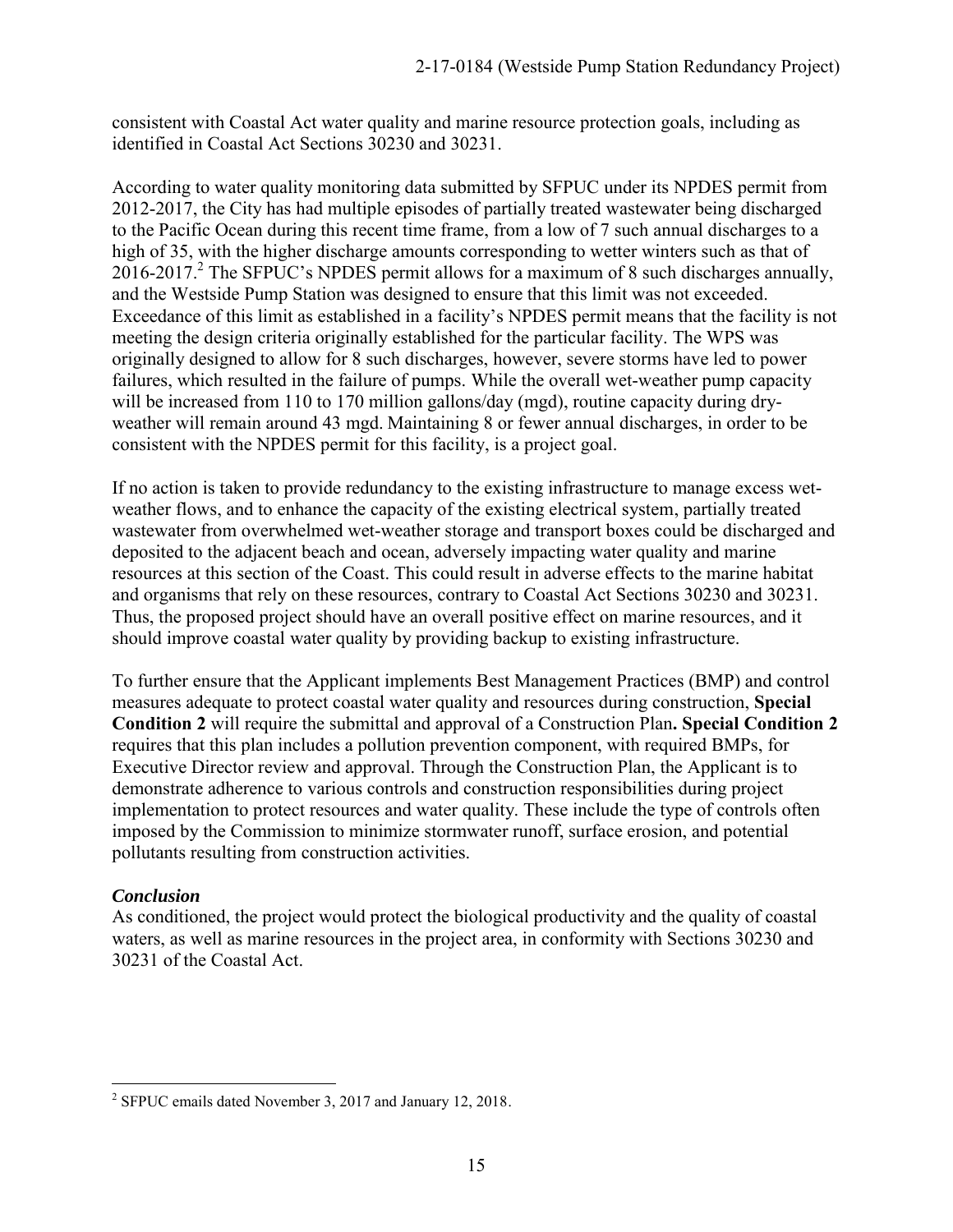#### **2. Geological Conditions and Hazards**

#### *Applicable Coastal Act Provisions*

Coastal Act Section 30253 addresses the need to ensure new development maintains long-term structural integrity, minimizes future risk, and avoids landform altering protective measures both now and in the future. Section 30253 also requires new development to assure stability and structural integrity, to not create or contribute to erosion or geologic instability, and not to rely on protective devices. Section 30253 provides, in part:

*Section 30253. New development shall do all of the following:* 

- *(1) Minimize risks to life and property in areas of high geologic, flood, and fire hazard.*
- *(2) Assure stability and structural integrity, and neither create nor contribute significantly to erosion, geologic instability, or destruction of the site or surrounding area or in any way require the construction of protective devices that would substantially alter natural landforms along bluffs and cliffs.*

The San Francisco LCP was certified in 1986, and it includes limited coastal hazard provisions. The City is in the process of finalizing a minor update to the LCP to help provide increased precision on these points moving forward, and has also prepared a framework for assessing vulnerability and risk to support adaptation.<sup>3</sup> The vulnerability/adaptation effort identifies and describes key steps for assessing and adapting to the effects of sea level rise and presents a framework for integrating this information into the capital planning process for the City and County of San Francisco. These LCP efforts are not yet complete, and thus their applicability as guidance in this case is imperfect. That said, these provisions, at least in their current proposed form, amplify and build upon the above-described Section 30253 requirements, and the following analysis is thus consistent with their intent in that regard.

#### *Consistency Analysis*

#### *Background*

The Westside Pump Station (WPS) is located adjacent to the a stretch of South Ocean Beach south of Sloat that already suffers from chronic, ongoing erosion of the beach and bluffs fueled by wave action and episodic coastal storms. Essentially, the project site is located inland of an eroding bluff complex that itself was created over time by placing dune sand, earth, and rubble to extend the bluff seaward to support development of the Great Highway, parking, and infrastructure over the past century. A beach access parking area and the Great Highway currently separate the Pump Station from the blufftop edge and the beach.

During severe storm seasons in the 1990s through 2010, significant damage occurred to the parking lots and the Great Highway itself in this area south of Sloat Boulevard, leading to temporary closure and sending significant amounts of debris onto the sandy beach and into the Pacific Ocean as the bluff eroded. The ongoing threat to public road and other infrastructure located inland of South Ocean Beach led SFPUC to install two large rock revetments, 600 linear

 $\overline{a}$ <sup>3</sup> Guidance for Incorporating Sea Level Rise into Capital Planning in San Francisco: Assessing Vulnerability and Risk to Support Adaptation, prepared by the City and County of San Francisco. Final Draft adopted on December 14, 2015.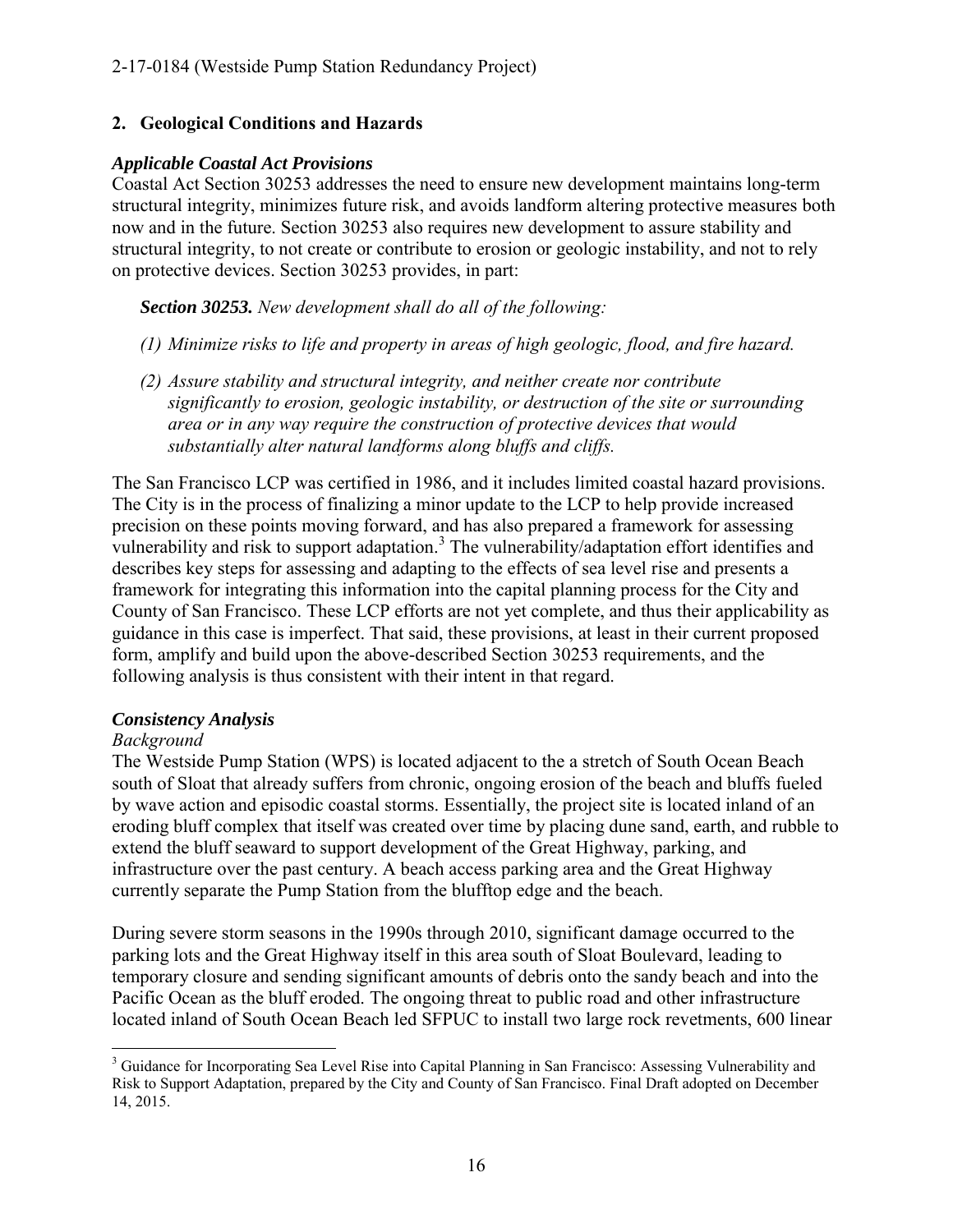feet in 1997 and 440 linear feet in 2010. When SFPUC applied after-the-fact to retain these revetments and install additional armoring in 2011, the Commission denied the CDP application, citing inadequate consideration of alternatives by the Applicant that would avoid and/or minimize the adverse impacts of the proposed project, and encouraged the City to develop a viable planning alternative for consideration.

Following denial, SFPUC worked with the San Francisco Planning and Urban Research Association (SPUR) and interested and engaged stakeholders on the Ocean Beach Master Plan, which was completed in May 2012. That Plan includes many prescriptions for all of Ocean Beach, including a long-term solution for the area south of Sloat Boulevard that envisions narrowing and ultimately abandoning Great Highway south of Sloat, removing armoring, and managing shoreline retreat in this area in a more sensitive manner than large armoring structures. The long-term project, due to be implemented beginning in the early 2020s, would include removal of existing armoring and a series of managed retreat measures designed to avoid hard armoring as much as possible in favor of instead managing the shoreline more naturally (with sand dunes, for example) and facilitating enhanced public recreational access and in the area.

Ultimately, in 2015 the Commission approved Phase I of a two-phase project to implement temporary coastal protection measures and a management strategy for the area south of Sloat Boulevard with the dual-goal of protecting critical public infrastructure and the coastal environment (CDP 2-15-1357, see **Exhibit 5**). Phase I involved temporary authorization of the above-described armoring, as well annual sand relocation from accreting areas of North Ocean Beach to the erosion hotspots identified at South Ocean Beach south of Sloat, and the placement of stacked sandbags on an as-needed basis. Phase I was designed as an interim project to be implemented while the Phase II long-term solution is developed for submittal and Coastal Commission action. The long-term solution envisions narrowing and ultimately abandoning the Great Highway south of Sloat, removing armoring, and managing shoreline retreat in this area differently, all as called out in the Ocean Beach Master Plan. CDP 2-15-1357 requires the SFPUC to develop their preferred long term plan for Coastal Commission consideration by the end of 2021 (see CDP 2-15-1357 Special Condition 2), and to permit and implement the plan thereafter  $4$ 

#### *Site Characteristics*

The geologic report supplied by the Applicant for this project demonstrates that the coastal bluffs seaward of the project location and the Great Highway are made up of fill, dune sands, and Colma formation sandy deposits (i.e., ancient sandy deposits). Seaward of the northern end of the proposed project, the bluff is characterized as low and comprised of sandy soils. Farther south, the bluffs are higher, more cliff-like, and made up of the more durable substrate, including the Colma formation. The height of the exposed coastal bluff varies through the year at this location, as the level of beach sand fluctuates because of various factors (i.e., the amount of beach nourishment, existing armoring structures, the length and intensity of storm events, and the ocean's ebb and flow)**.** The sand intersection with the toe of the bluff fronting this section of

 $\overline{a}$ <sup>4</sup> The Applicant's preferred approach as of today would involve the removal of existing rock revetments and other shoreline protection measures that are currently in place, the restoration of the bluffs and beach, and the phased construction of a low-profile shoreline protection device landward of the current bluff face and adjacent to the Lake Merced Tunnel (SPUR/ESA PWA, April 24, 2015).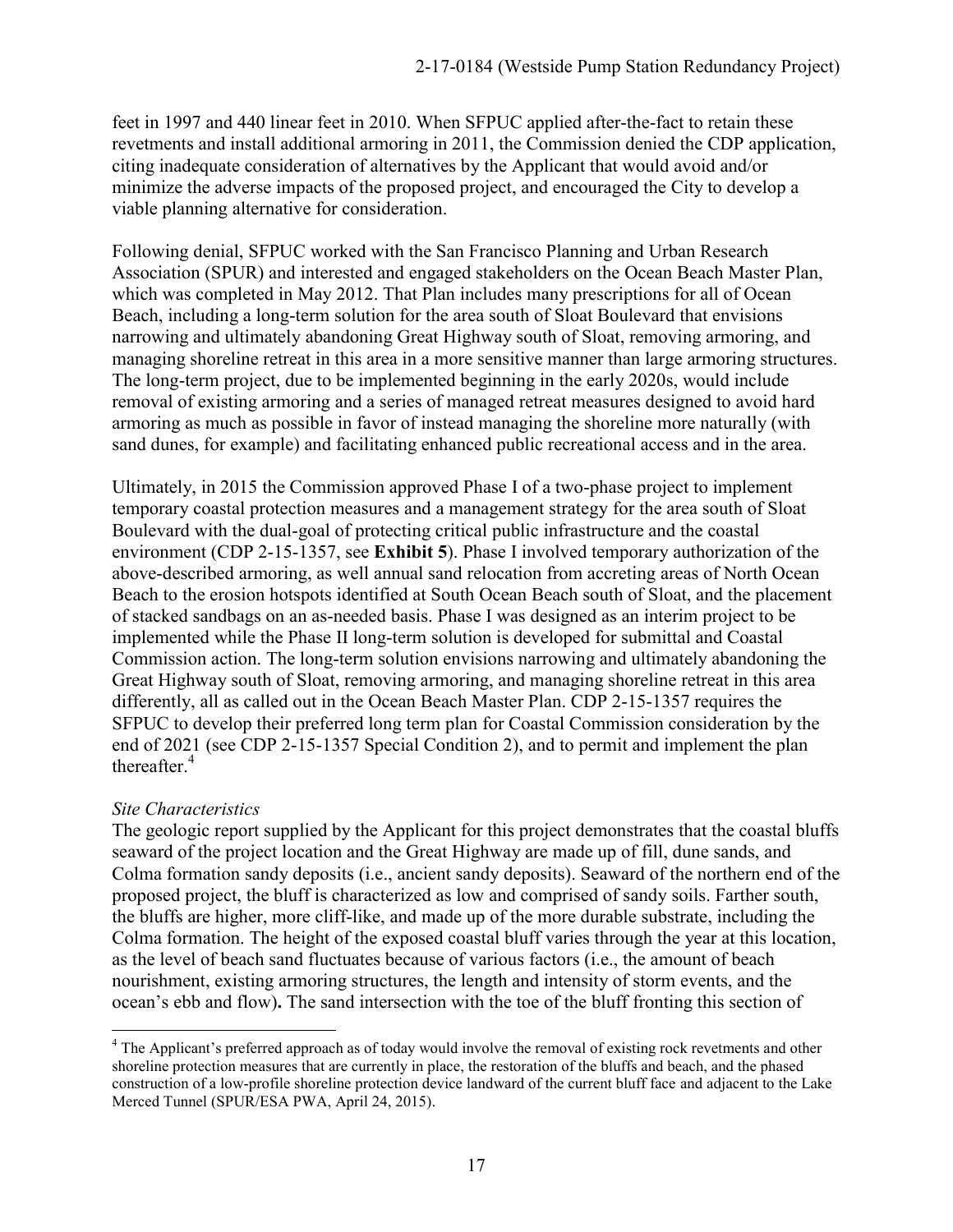#### 2-17-0184 (Westside Pump Station Redundancy Project)

South Ocean Beach currently fluctuates between  $+2$  and  $+12.4$  feet NAVD88,<sup>5</sup> while bluff height is at  $+30$ ' NAVD88, depending on the height and width of the beach.<sup>6</sup> The above-ground portion of the WPS is situated at approximately +33' NAVD88 (or 30 feet above mean sea level). The proposed project involves the placement of a new redundant force main and flow vault meter, approximately 25 feet seaward of the existing Pump Station, between 0 (vault ceiling) and 65 feet (force main depth) below grade.

#### *Design Life*

Coastal Act Section 30253 requires that development minimize risk in high hazard areas, and that it assure stability and structural integrity without the use of armoring that would substantially alter natural landforms. In short, Section 30253 ensures that the public will not be held responsible for future shoreline stability or future threats to public infrastructure because of the development's location along hazardous sections of the coast. One way of addressing such concerns is to ensure that development is sited far enough back from the immediate shoreline as to be safe during its lifetime. Wastewater treatment plants and related infrastructure are regarded as public service projects and are generally developed with a functional life of 75 to 100 years.<sup>7</sup> In this case, the Applicant indicates that the infrastructure is planned to have a design life of approximately 30 years.

#### *Coastal Hazard Impacts*

The Applicant submitted several sources of information identifying coastal hazard threats and how the project has been sited and designed to be safe from them (including an analysis of site geology and seismic vulnerability, and technical background reports from Ocean Beach Master Plan efforts<sup>8</sup> and its Technical Advisory Committee). This information included analysis of potential erosion without the ongoing beach nourishment and temporary armoring, and with the most severe sea-level rise predictions, with reference given to the National Resource Council's 2012 projections.<sup>9</sup> This approach to estimating hazards issues is consistent with the Commission's, which requires that development projects be analyzed for their coastal hazard vulnerability without reliance on any existing or future armoring, soft or hard, and potential worst case sea level rise repercussions.

Without considering any of the existing interventions protecting the bluff, such as existing armoring and beach nourishment activities, the submitted information indicates that erosion at

 $\overline{a}$ <sup>5</sup> NAVD88 is an elevation datum where mean sea level is approximately 3 feet above the NAVD88 zero elevation (i.e., mean sea level is at +3 NAVD88).

 $<sup>6</sup>$  Such beach height and width fluctuations in this case can be both natural and seasonal, or the result of the afore-</sup> mentioned beach nourishment projects that bring sand to South Ocean Beach from North Ocean Beach.

<sup>&</sup>lt;sup>7</sup> See, for example, California Coastal Commission Sea Level Rise Policy Guidance: Interpretive Guidelines for Addressing Sea Level Rise in Local Coastal Programs and Coastal Development Permits. Adopted August 12, 2015.

<sup>&</sup>lt;sup>8</sup> Coastal Protection Measures & Management Strategy for South Ocean Beach. Ocean Beach Master Plan: Coastal Management Framework. April 24, 2015. Prepared for San Francisco Public Utilities Commission by SPUR, ESA PWA, Moffatt & Nichol, McMillen Jacobs Associates, AGS, Inc.

<sup>9</sup> National Research Council. 2012. *Sea-Level Rise for the Coasts of California, Oregon, and Washington: Past, Present, and Future*. Washington, DC: The National Academies Press. https://doi.org/10.17226/13389.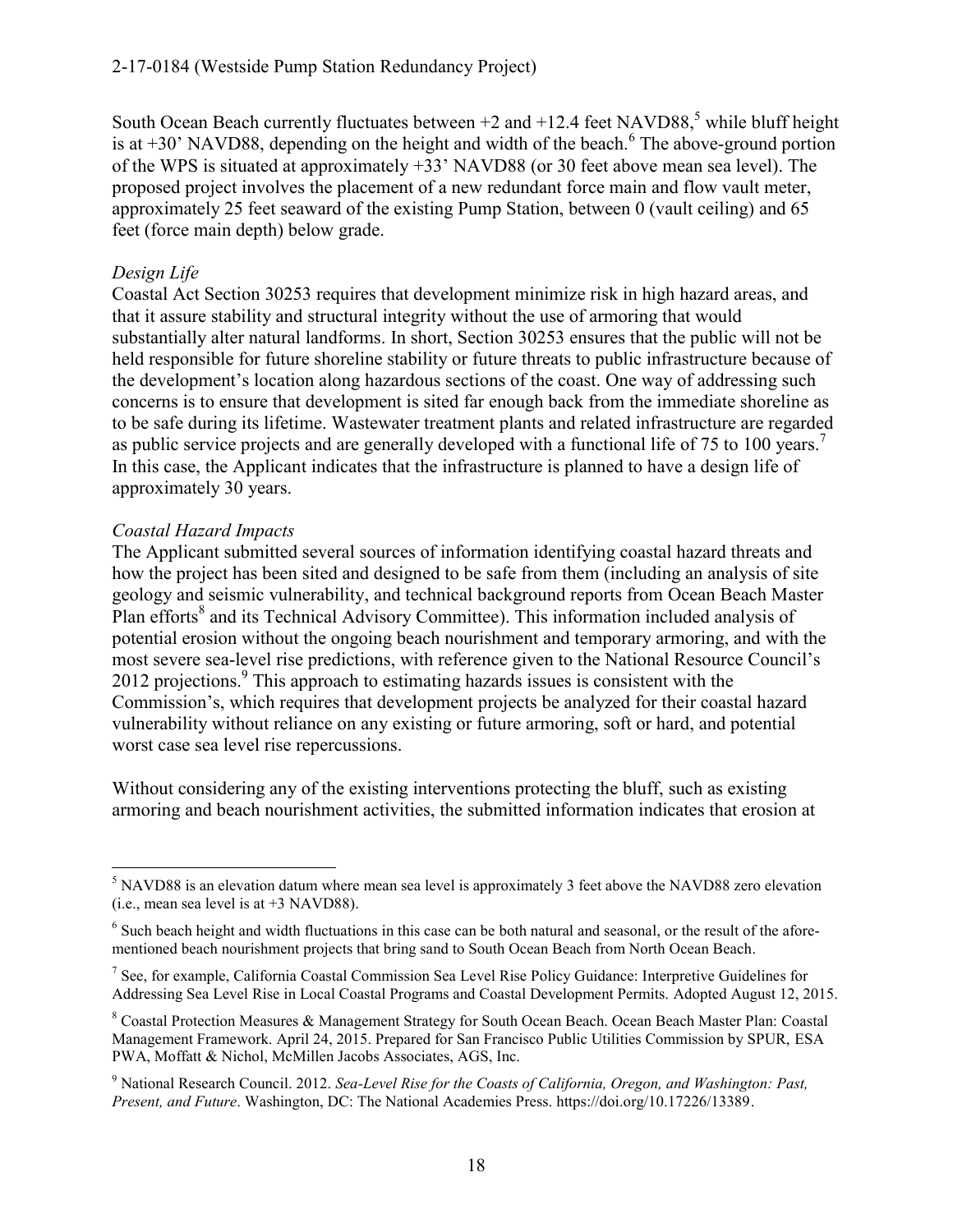South Ocean Beach could lead to bluff retreat of between 110 and 190 feet by 2050.<sup>10</sup> This calculation factored in 2 feet of erosion per year plus the occurrence of one severe El Niño event. Above ground Westside Pump Station infrastructure, both existing and proposed, is as close as 150 feet from the blufftop edge (see **Exhibit 4**), while the proposed subsurface infrastructure would be located about 125 feet from the blufftop edge. This projection means the resulting buffer between the new infrastructure proposed for this project and the bluff edge could be as little as 15 feet by 2050, applying the lower erosion projection, or could be surpassed entirely, using the higher erosion rate. Given the estimates above, the new development may not be safe from coastal hazards through its proposed design life, and even the low estimates of erosion would mean only a 15-foot setback would remain in 32 years, and the infrastructure could be exposed even earlier than that if more severe erosion were to occur. Although not the typical time-frame that the Commission would utilize for evaluating threats to new critical infrastructure development such as this, there are other factors at play in this application that suggest that such a setback, properly conditioned (e.g., to ensure that armoring is not proposed to protect this new development itself), could be found consistent in this case.

Specifically, as described earlier, CDP 2-15-1357 addresses the need for the Applicant to develop and implement a long-term managed retreat solution to the erosion threat to the Great Highway and related public infrastructure in this area (again, see CDP 2-15-1357 in **Exhibit 5**). Such infrastructure includes the Great Highway as well as the significant wastewater facility infrastructure already in the area, including the Lake Merced Tunnel that is located *seaward* of the development being considered in this application. In other words, the Commission has already put in place a required adaptation process for this stretch of coast that will lead to a final resolution of the myriad of issues, and, because this redundancy project is inland of the Great Highway and the Lake Merced Tunnel, it can be approved with conditions designed to ensure that it does not prejudice that outcome, whatever it is.

#### *Public Infrastructure Exposed to Coastal Hazards Threat*

 $\overline{a}$ 

The Great Highway was reconstructed in 1993 to allow the construction of the Lake Merced Tunnel (LMT). Its location varies from 45-80 feet seaward of the Westside Pump Station, and it was located approximately 89 feet inland from the blufftop edge in  $2010$ .<sup>11</sup> This tunnel is the seaward-most element of infrastructure associated with the Westside Pump Station and the Oceanside Treatment Plant and the SFPUC's wastewater infrastructure in general on the west side of the City, and it is located beneath the north and southbound traffic divide of the Great Highway. At 14 feet in diameter and 1,800 feet long, the tunnel is a critical part of the SFPUC's wastewater conveyance and treatment infrastructure and system. Past armoring and planning for this stretch of coast have historically focused on how best to protect such continued function, including in relation to armoring to protect the tunnel, or relocation of the tunnel, or other permutations with a little of both. This is because the risk of damage to the LMT, especially

<sup>&</sup>lt;sup>10</sup> Appendix 1: South Ocean Beach Shore Recession Estimates, Ocean Beach Master Plan, with Consideration of TAC Input. Coastal Protection Measures & Management Strategy for South Ocean Beach. Ocean Beach Master Plan: Coastal Management Framework. April 24, 2015. Prepared for San Francisco Public Utilities Commission by SPUR, ESA PWA, Moffatt & Nichol, McMillen Jacobs Associates, AGS, Inc.

<sup>&</sup>lt;sup>11</sup> Coastal Protection Measures & Management Strategy for South Ocean Beach. Ocean Beach Master Plan: Coastal Management Framework. April 24, 2015. Prepared for San Francisco Public Utilities Commission by SPUR, ESA PWA, Moffatt & Nichol, McMillen Jacobs Associates, AGS, Inc.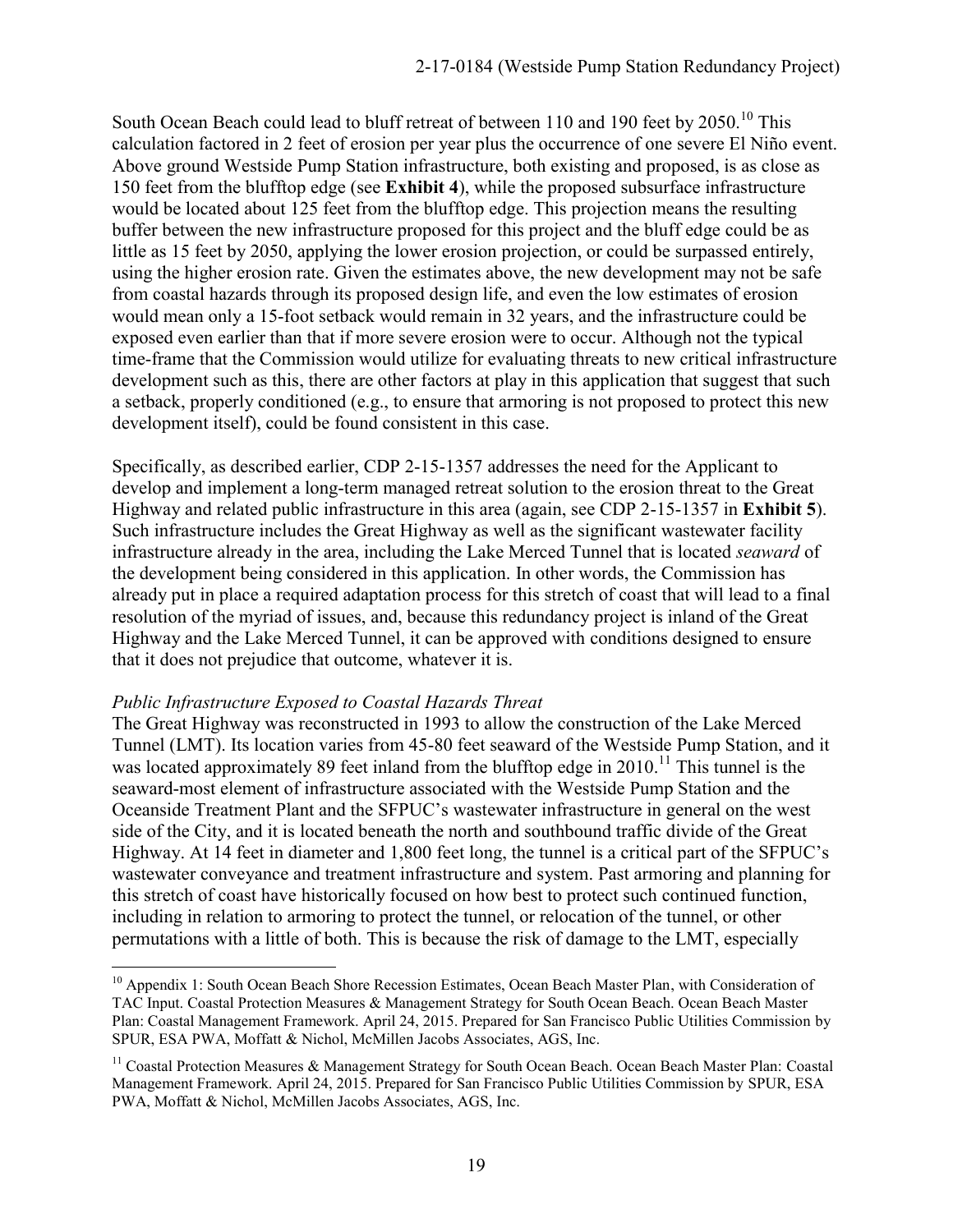given it is the seaward-most element of the system, could result in partially treated wastewater discharge or even partial/complete structural failure, with the resultant release of significant discharges into the coastal environment and the loss of wastewater function for a significant part of the City.

The structural integrity of the LMT is at risk of being compromised as the sand and bluff materials that provide lateral support to it are removed by shoreline erosion episodes. Geostructural modeling of the LMT, carried out to inform the Ocean Beach Master Plan, recommended that a minimum soil dimension of 35 feet between the tunnel and the edge of the bluff be maintained to avoid risk to the structure. While the LMT is not currently under review as part of the current proposed project, it is a critical element of the Westside Pump Station facility and the SFPUC's infrastructure overall, and it is a major focus of the long-term shoreline management strategy at Ocean Beach, including in the Ocean Beach Master Plan.

In order to provide time for the SFPUC to appropriately plan for a long-term solution for the LMT and other critical public infrastructure, the 2015 CDP temporarily authorized hard revetments as well as relatively "soft" armoring measures, including sand relocation and the placement of sandbags through approval of CDP 2-15-1357. As indicated above, Special Condition 2 of CDP 2-15-1357 requires that the Applicant develop a long-term managed retreat solution for the threat that erosion presents to the critical public infrastructure in this area by December 31, 2021. In short, it is through that already identified CDP 2-15-1357 process that issues associated with the infrastructure in this area and coastal hazards are intended to be resolved.

#### *Conclusion*

The proposed project is important to maintain to critical wastewater treatment functions, especially in the short term as the Applicant develops its required Phase II long term plan under CDP 2-15-1357. Specifically, the new wet-weather redundancy elements and enhanced electrical capacity of the proposed project would help to prevent partially treated wastewater spills in the case of a system failure or overload, and help ensure compliance with NPDES effluent permit limits. Thus, the proposed project would help ensure that the Westside Pump Station continues to protect coastal water quality.

An analysis of project alternatives included a reduced-scale project, alternative project location, and no-project alternatives. Results of this analysis demonstrated that the proposed project would incorporate the most feasible siting and scale. A reduced scale project would not achieve more redundancy within the system, as needed for NPDES compliance and to meet the stated goal for the project to create backup for the existing system, and to avoid potential problematic discharge and environmental damage associated with electrical capacity failures or extreme wet-weather events. Each component of the proposed infrastructure is dependent on other elements (both within new proposed and existing elements), and therefore eliminating one element through a reduced-scale project could interfere with the utility of other components. The Applicant examined the alternative of locating the proposed infrastructure inland of the Westside Pump Station (rather than seaward), and found this alternative infeasible, as the siting of the proposed infrastructure would conflict with existing underground infrastructure and require extensive, and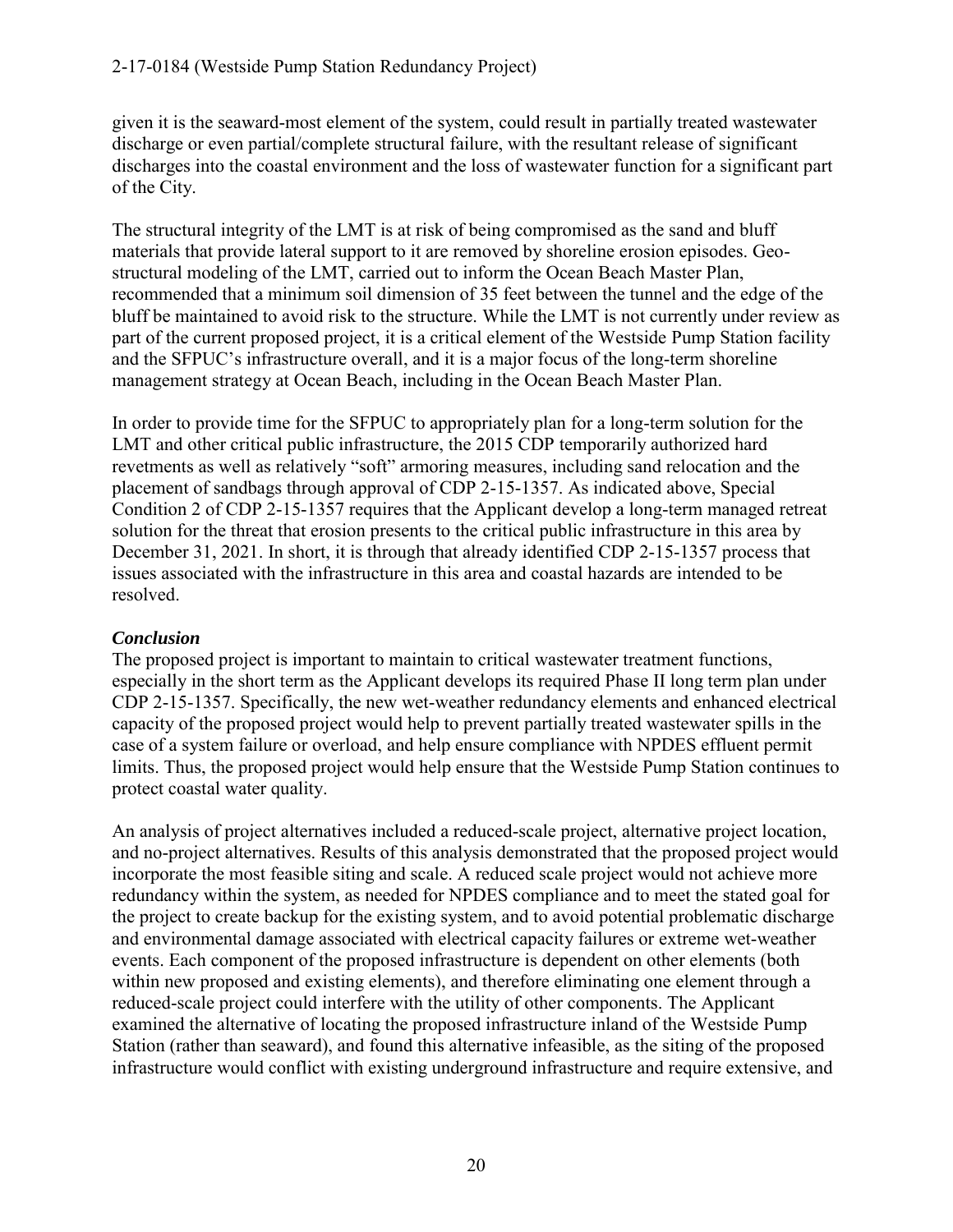prohibitively costly, retrofitting. As described above, a no-project alternative could result in inappropriate discharges from the wastewater conveyance system.

Thus, the Commission finds that the project is needed in the immediate term, and that approval of the proposed redundancy system and other related development to improve the functioning of the facility is an appropriate measure to provide continuing services to the western San Francisco community while long-term solutions for wastewater conveyance are identified, as described in **Special Condition 3**. To avoid stimulating more erosion, further narrowing the beach, and other coastal resource impacts created by shoreline protective devices, **Special Condition 4** requires the Applicant to waive rights to pursue shoreline protection for this redundancy infrastructure itself, to remove this approved development if threatened by erosion to such a degree as it requires armoring, to remove all infrastructure once it is no longer functional, and to recover any failed elements of the proposed development that collapse onto the bluff, beach, or ocean.

In terms of recognizing and assuming the risks for hazardous shoreline development, the Commission's experience in evaluating proposed developments is that applicants continue to pursue development despite periodic episodes of heavy storm and other damage. Development of the California coastline in such dynamic environments has resulted in the public bearing costs in the hundreds of millions of dollars. Potentially impacted properties, including the Great Highway, adjacent parking lots along the Ocean Beach stretch, significant infrastructure under the Great Highway, and the beach itself — are all in public ownership. To allow for development in hazardous locations while avoiding placing an economic burden onto the people of the State of California, applicants are regularly required to acknowledge site hazards, assume the risks of such hazards, and agree to waive any claims of liability on the part of the Commission for allowing the development to proceed. Accordingly, this approval is conditioned for the Applicant to assume all risks for developing at this site (**Special Condition 4**).

The project represents an appropriate measure to ensure the continued reliability of the Westside Pump Station's wastewater conveyance and treatment infrastructure. Redundancy of this system will minimize risks associated with excessive or unintended release of effluent, thereby protecting water quality and public health. The project is conditioned to ensure that new and existing infrastructure related to the Westside Pump Station would be protected from coastal hazards, until a long-term solution for this section of coast and the wastewater treatment functions associated with the Station is identified as required by CDP 2-15-1357. Thus, as conditioned the proposed redundancy project is consistent with the requirements of Coastal Act Section 30253.

#### **E. ENVIRONMENTALLY SENSITIVE HABITAT AREAS**

#### *Applicable Coastal Act Provisions*

Environmentally sensitive habitat areas (ESHA) are defined as areas in which plant or animal life or their habitats are either rare or especially valuable because of their special nature or role in an ecosystem and which could be easily disturbed or degraded by human activities and developments. Coastal Act Section 30240 states: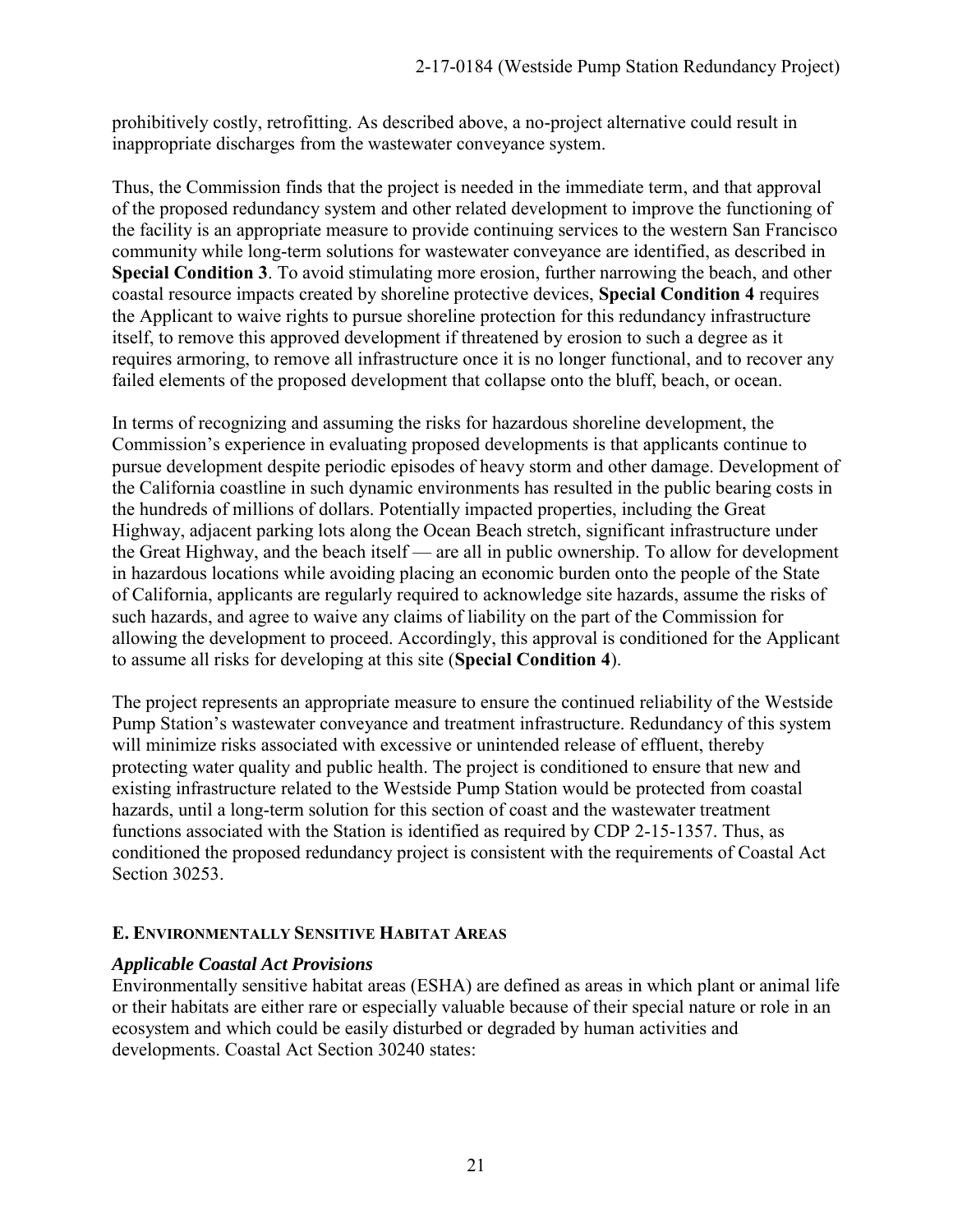#### *Section 30240.*

- *(a) Environmentally sensitive habitat areas shall be protected against any significant disruption of habitat values, and only uses dependent on those resources shall be allowed within those areas.*
- *(b) Development in areas adjacent to environmentally sensitive habitat areas and parks and recreation areas shall be sited and designed to prevent impacts which would significantly degrade those areas, and shall be compatible with the continuance of those habitat and recreation areas.*

Section 30240 requires that only resource-dependent uses that do not significantly disrupt habitat values are permitted in ESHA, and any uses in areas adjacent to ESHA must be sited and designed to prevent impacts that would significantly degrade those areas, and must be compatible with their continuance.

#### *Consistency Analysis*

The proposed project, including construction and staging areas, would not occur in ESHA,<sup>12</sup> but there are nearby habitats and species that constitute ESHA that must be protected pursuant to Section 30240(b). With respect to animal species, although no special status birds or bats were identified in surveys of the site for the project, birds that forage or nest in the vicinity of the project site include the bank swallow and the western burrowing owl.<sup>13</sup> Specifically, bank swallows have been known to burrow within the beach bluffs at Ocean Beach, and while no burrows have been identified within the bluffs seaward of the project area, active bank swallow burrows have been previously recorded a few hundred feet from the proposed Zoo stockpile Staging Area A. With respect to burrowing owl, an owl has been documented using the bluff area between 600 and 800 feet southwest of Staging Area A as a winter roost. For at least the past 4-5 years, the owl has come to this site in mid-October and leaves mid-February to early-March, although presence of the western burrowing owl was not documented in a recent survey. Potential foraging habitat for this population overlaps with the project area.

Project activities have the potential to adversely affect these species through disturbance. In addition, migratory and native raptor species are also potentially located in the area, as well as numerous more common song bird species that have been documented in the project area and may use the shrubs, trees, grasslands and artificial structures for nesting. Many nesting birds are protected under the Migratory Bird Treaty Act. In order to assure the protection of sensitive species known to use areas adjacent to project activities, as well as any raptors or migratory birds that may use areas around the project site as nesting or foraging habitat, **Special Condition 2** requires that the Applicant avoid the nesting season of raptors and other birds, and limit

 $\overline{a}$  $12$  Most development would occur in existing paved areas associated with the Great Highway. The electrical building would be constructed in an isolated area enclosed by existing fences and walls that create a barrier for sediment transport and limit seed dispersal, and that does not meet ESHA criteria. The staging areas may have constituted dunes historically, but these those dunes were long ago graded, filled with miscellaneous sediments, and developed prior to CDP requirements. Staging Area A is currently used for Zoo spoils and equipment storage, and Staging Area D was the site of the former Fleishhacker Pool structure from the 1920s until it was demolished in 2000.

<sup>&</sup>lt;sup>13</sup> Bank swallow are listed as a threatened species under the State Endangered Species Act, and western burrowing owl are a State Species of Special Concern.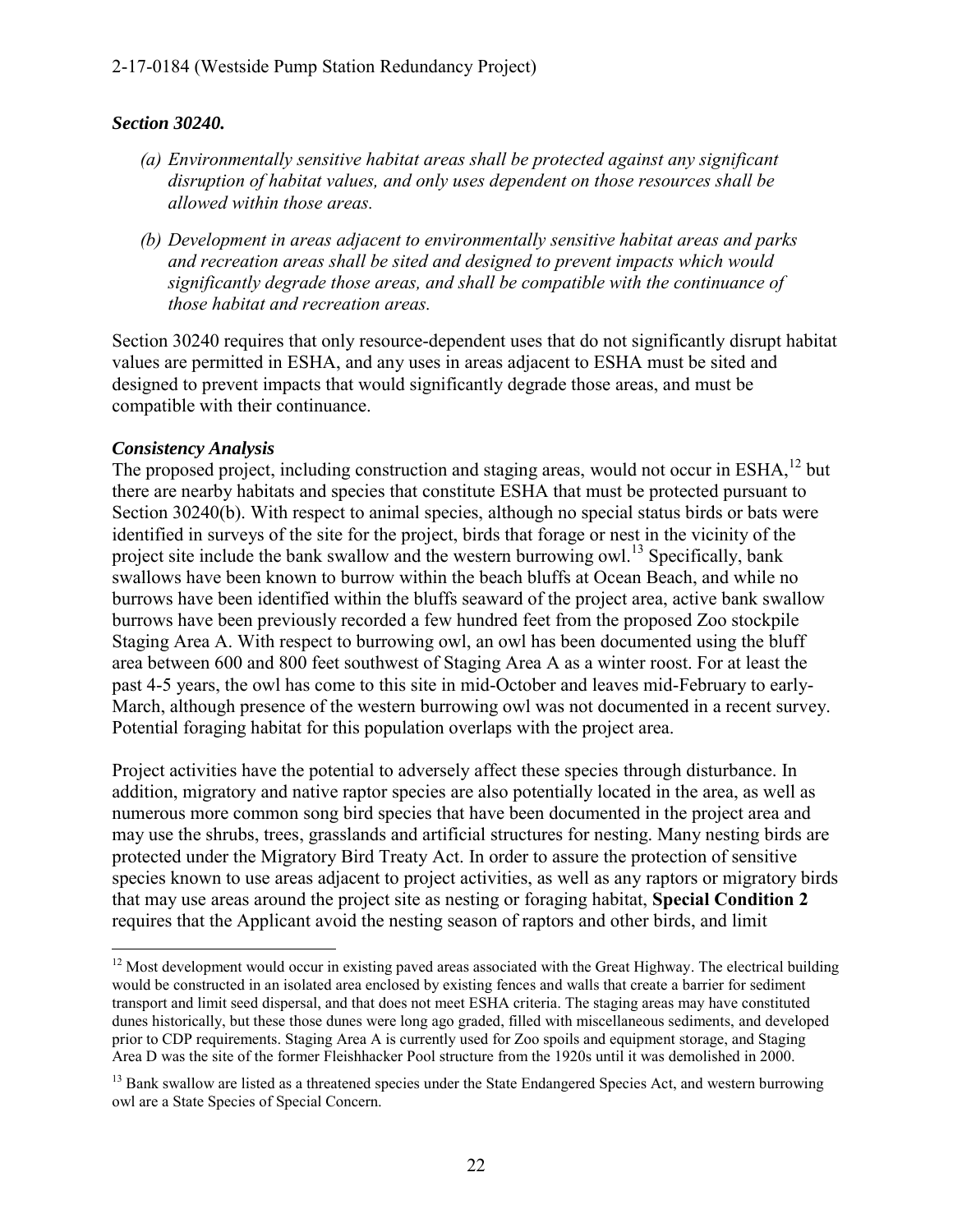construction activities to September 1 through January 31, outside of nesting season. If construction must occur during nesting season, a qualified biologist must survey the project area for the presence of active nests prior to the commencement of project activities. If an active nest is discovered, buffers would be established between construction activities and active nests. In addition, special requirements applicable to burrowing owl would apply, including monitoring the project area for the presence of owls within 500 feet of any staging or construction areas before initiating construction activities, and limiting work within a 500-foot radius of owls.

In addition, although no construction would occur in areas deemed dune ESHA, including based on a review of project materials and a site visit by the Commission's Ecologist Dr. Laurie Koteen, construction would occur in areas adjacent to dunes that could be considered ESHA. To address these issues consistent with Section 30240(b), this approval is conditioned to require revegetation of the staging areas after construction (see **Special Condition 2**).

#### *Conclusion*

As conditioned, the proposed project is sited and designed to prevent any adverse habitat impacts to the ESHA areas adjacent to project construction and staging areas, and can be found consistent with Coastal Act Section 30240(b).

#### **F. PUBLIC VIEWS**

#### *Applicable Coastal Act Provisions*

The scenic and visual qualities of coastal areas are protected under Coastal Act Section 30251. Coastal Act Section 30251 states:

*Section 30251. The scenic and visual qualities of coastal areas shall be considered and protected as a resource of public importance. Permitted development shall be sited and designed to protect views to and along the ocean and scenic coastal areas, to minimize the alteration of natural land forms, to be visually compatible with the character of surrounding areas, and, where feasible, to restore and enhance visual quality in visually degraded areas. New development in highly scenic areas such as those designated in the California Coastline Preservation and Recreation Plan prepared by the Department of Parks and Recreation and by local government shall be subordinate to the character of its setting.* 

#### *Consistency Analysis*

Coastal Act Section 30251 requires that scenic and visual qualities of coastal areas be considered and protected as resources of public importance. New development must be sited and designed to protect views to and along the ocean and scenic coastal areas and, where feasible, to restore and enhance visual quality in visually degraded areas. The proposed project site is bounded by the San Francisco Zoo to the east, and the Great Highway and GGNRA lands to the west. It is directly adjacent to South Ocean Beach, a popular location for beach recreation and related activity. At a height of 20 feet, construction of the new electrical building could create a visual impact by limiting existing coastal views of Ocean Beach from Sloat Boulevard, while construction activities along the Great Highway would infringe upon the existing coastal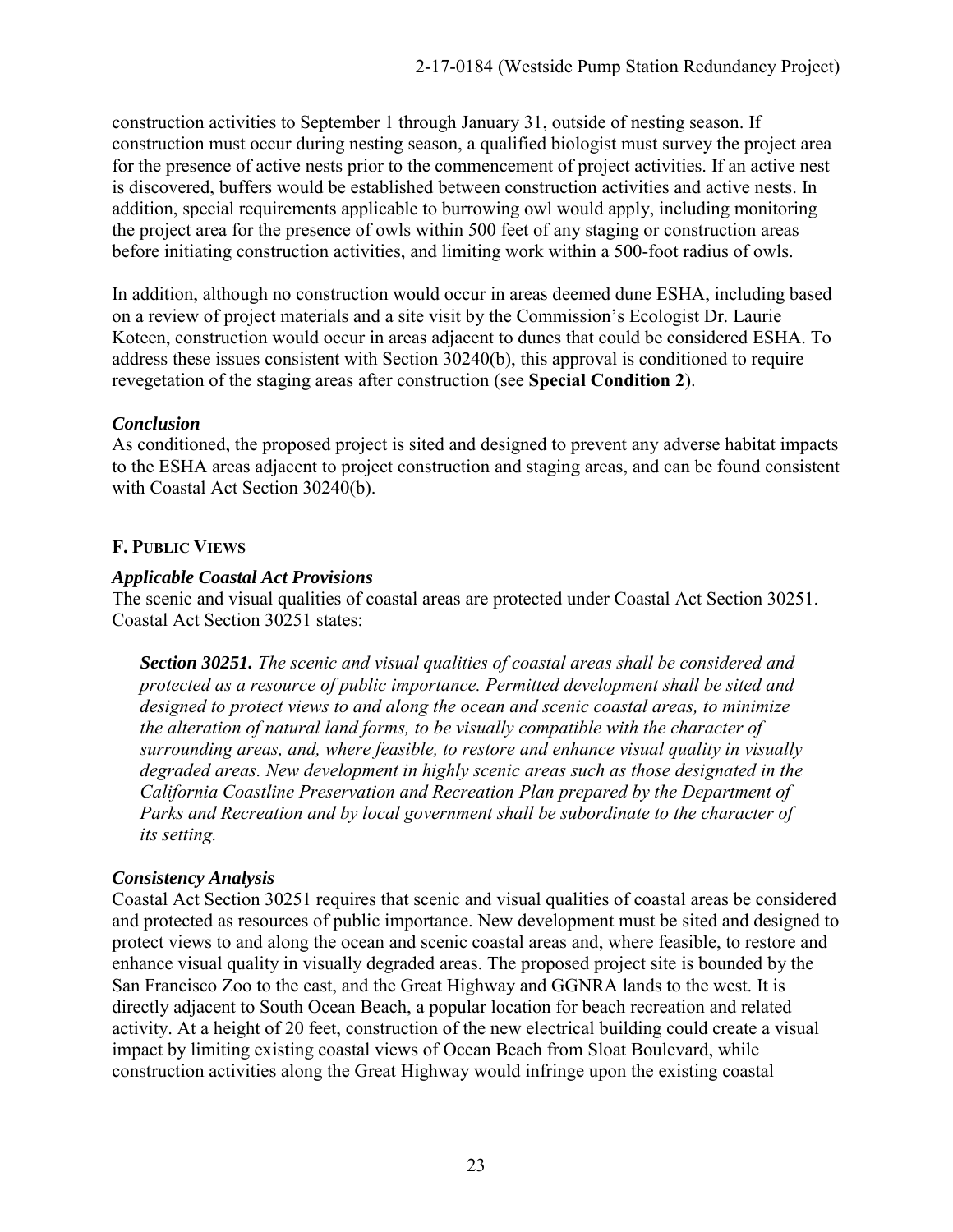panorama. Though relatively minor in relative scale, the 8-foot height increase to accommodate the new bar screen would have potential to impact the same view described above.

Views in this area that would require special protection include the views from both lanes of traffic on the Great Highway, looking to the south, north, and west. These prominent views of the coastline will generally remain unaffected form the completed project. Views from the shoreline up and down shore would similarly be unaffected and views toward the east would only experience a negligible alteration. While the presence of the new electrical building and increased height of the main building would impact views from westbound Sloat Boulevard, the greatest impact would be to the skyline, as the coast is not actually visible from this intersection. The Applicant proposes to enhance the Westside Pump Station's facade by re-painting in a tone harmonious with the beach environment. In addition, the proposed project is in an area that is already built up with the existing Westside Pump Station infrastructure so the addition of the proposed project elements would not have a significant adverse public view impact. To assure the project is built accordingly, **Special Condition 1** requires submittal of Final Project Plans, to assure that the project is constructed consistent with the submittals received by the Coastal Commission.

For the estimated 31 months, or nearly three years, of construction, the public will be forced to endure the movement of large equipment, workers, and supplies through, along, and nearby the Great Highway and nearby public access areas; large equipment operations on the site and the Great Highway itself, including significant grading; and the loss of public use of the Great Highway and nearby public access areas during construction; all of which will generally intrude and negatively impact the aesthetics, ambiance, and serenity, of the public recreation experience along the shoreline fronting the site. These impacts can be contained through construction parameters that limit the area of construction, limit the times when work can take place, and provide for through access, among other construction BMPs (see **Special Condition 2**). Even with these containment provisions, however, the public will bear the burden of the negative construction impacts associated with construction at this very popular shoreline access area for almost 3 years. Although construction staging areas must be restored to their original configuration or better immediately following construction to limit these impacts, the other temporary construction impacts on the public viewshed require some form of compensatory mitigation. Thus, in this case, it is appropriate to provide for an enhanced revegetation of the staging areas post-construction to provide an enhanced public viewshed (see **Special Condition 2**).

#### *Conclusion*

As conditioned, the proposed project is sited and designed to prevent significant adverse visual impacts to the coastal panorama adjacent to project construction and staging areas, and can be found consistent with Coastal Act Section 30251.

#### **G. PUBLIC ACCESS AND RECREATION**

#### *Applicable Coastal Act Provisions*

The Coastal Act grants a high priority to public recreational access uses and activities to and along the coast. The Act protects and encourages lower-cost visitor and recreational facilities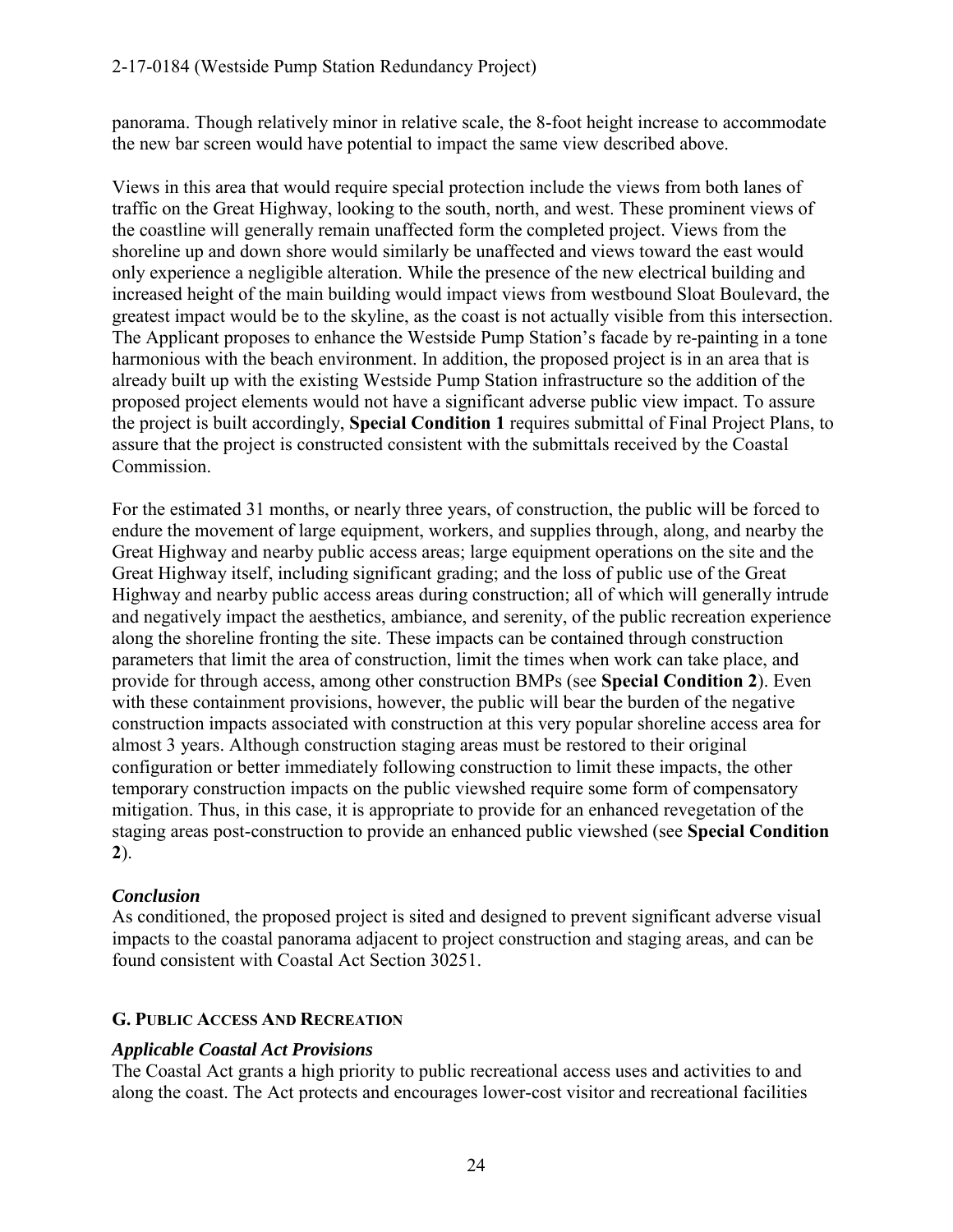where feasible and states a preference for developments providing public recreational opportunities. In addition, the Coastal Act requires that oceanfront land and upland areas suitable for recreational use be protected for recreational uses. Applicable policies include:

*Section 30210. In carrying out the requirement of Section 4 of Article X of the California Constitution, maximum access, which shall be conspicuously posted, and recreational opportunities shall be provided for all the people consistent with public safety needs and the need to protect public rights, rights of private property owners, and natural resource areas from overuse.* 

*Section 30211. Development shall not interfere with the public's right of access to the sea where acquired through use or legislative authorization, including, but not limited to, the use of dry sand and rocky coastal beaches to the first line of terrestrial vegetation.* 

*Section 30212. Public access from the nearest public roadway to the shoreline and along the coast shall be provided in new development projects except where: (1) it is inconsistent with public safety, military security needs, or the protection of fragile coastal resources, (2) adequate access exists nearby, or, (3) agriculture would be adversely affected….*

*Section 30221. Oceanfront land suitable for recreational use shall be protected for recreational use and development unless present and foreseeable future demand for public or commercial recreational activities that could be accommodated on the property is already adequately provided for in the area.* 

*Section 30223. Upland areas necessary to support coastal recreational uses shall be reserved for such uses, where feasible.* 

In addition, although known primarily for its ESHA protection requirements, Coastal Act Section 30240(b) also protects parks and recreation areas, such as the adjacent beach and its related parking, path, and other facilities. Section 30240(b) states:

*Section 30240(b). Development in areas adjacent to environmentally sensitive habitat areas and parks and recreation areas shall be sited and designed to prevent impacts which would significantly degrade those areas, and shall be compatible with the continuance of those habitat and recreation areas.* 

#### *Consistency Analysis*

Section 30210 of the Coastal Act requires the Commission to provide the general public maximum access and recreational opportunities, while respecting the rights of private property owners. Section 30211 prohibits development from interfering with the public's right of access to the sea. In approving new development, Section 30212 requires new development to provide access from the nearest public roadway to the shoreline and along the coast, save certain limited exceptions, such as existing adequate nearby access. Finally, the Coastal Act Section 30210 direction to maximize access represents a different threshold than to simply provide or protect such access, and is fundamentally different from other like provisions in this respect. In other words, it is not enough to simply provide access to and along the coast, and not enough to simply protect access; rather such access must also be maximized. This terminology distinguishes the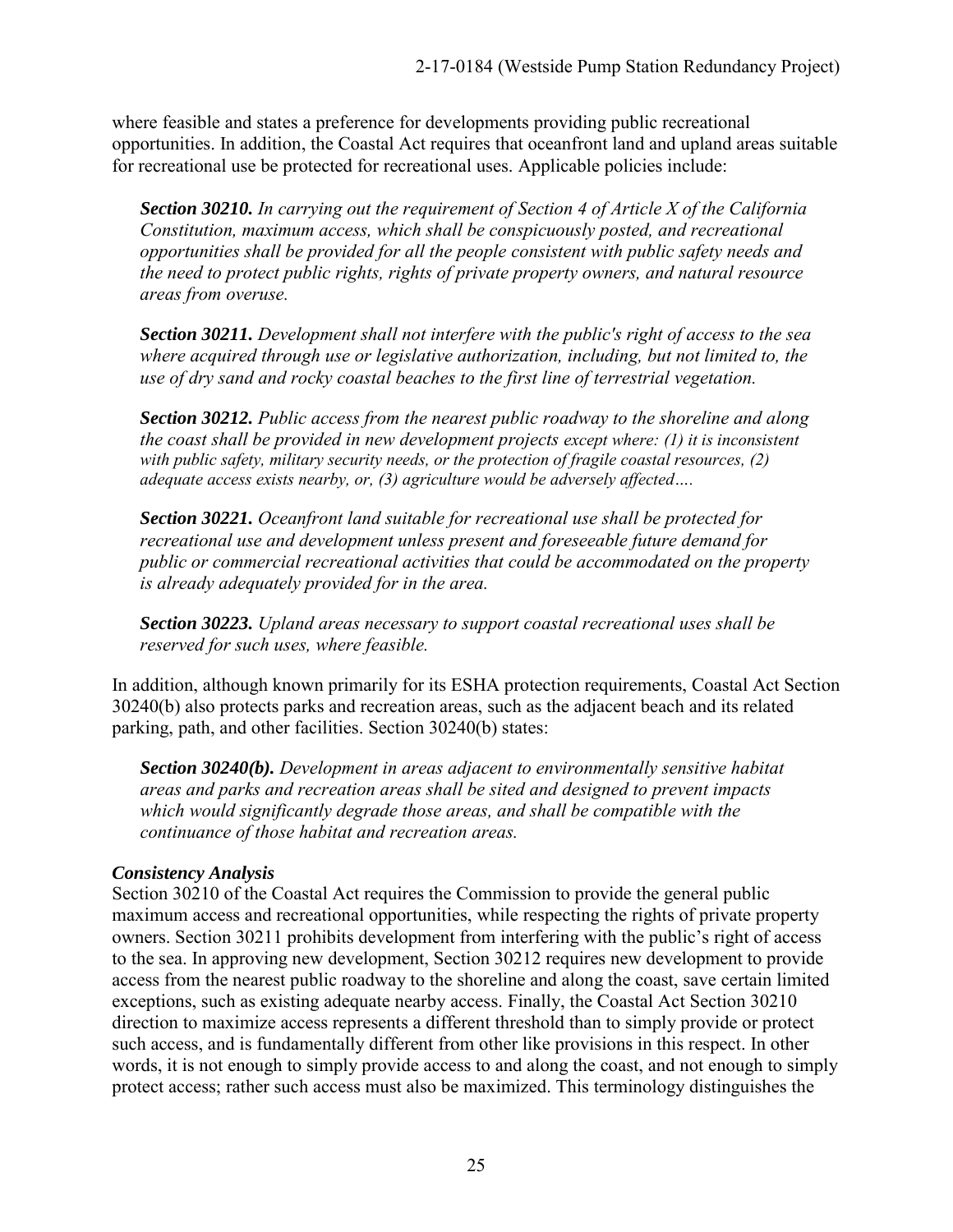Coastal Act in certain respects, and provides fundamental direction with respect to projects along the California coast that raise public access issues.

Other Coastal Act sections that protect public access and recreation provide that oceanfront land suitable for recreational use is protected for such use unless demand for such use is adequately provided for in the area (Section 30221), that upland areas that can feasibly support coastal recreation be reserved for such uses (Section 30223), and finally the already cited Section 30240(b) requires that development in areas adjacent to parks and recreation areas be designed to prevent adverse impacts to those areas.

The segment of the Great Highway fronting South Ocean Beach, and adjacent to the Westside Station, is comprised of two northbound and two southbound traffic lanes. The proposed project requires that the two lanes of northbound traffic be closed for an estimated 31 months during construction, affecting the public's ability to use the Great Highway as the significant public recreational feature that it is (including its related parking, path and other facilities), including to get to Ocean Beach to recreate. The Applicant notes the South Ocean Beach would continue to be accessible from the south via Skyline, from the north via the Great Highway, and from Sloat Boulevard from the east. Even so, and for similar reasons as articulated above with respect to public view issues and construction, there would be a significant impact on public access as a result during constriction. Such impacts can be limited through requirements to include alternative access routes to the public during construction when the Great Highway be inaccessible (see **Special Condition 2**), but they cannot be eliminated. The above-referenced post-construction revegetation and structural/exterior treatment enhancements should be able to appropriately offset some of these impacts via improving the public access experience in the project area.

#### *Conclusion*

As conditioned, the project is sited and designed to address public access issues, and it can be found consistent with the above public recreational access policies of the Coastal Act.

# **I. OTHER**

Coastal Act Section 30620(c)(1) authorizes the Commission to require applicants to reimburse the Commission for expenses incurred in processing CDP applications. Thus, the Commission is authorized to require reimbursement for expenses incurred in defending its action on the pending CDP application in the event that the Commission's action is challenged by a party other than the Applicant. There has been litigation related to wastewater infrastructure and its relationship to coastal hazards and public recreational access, including beach access, associated with the Applicant's past projects in this area, and it seems that litigation could again be possible in this case. Therefore, consistent with Section 30620(c), the Commission imposes a condition requiring reimbursement for any costs and attorneys' fees that the Commission incurs in connection with the defense of any action brought by a party other than the Applicant challenging the approval or issuance of this CDP (**Special Condition 5**).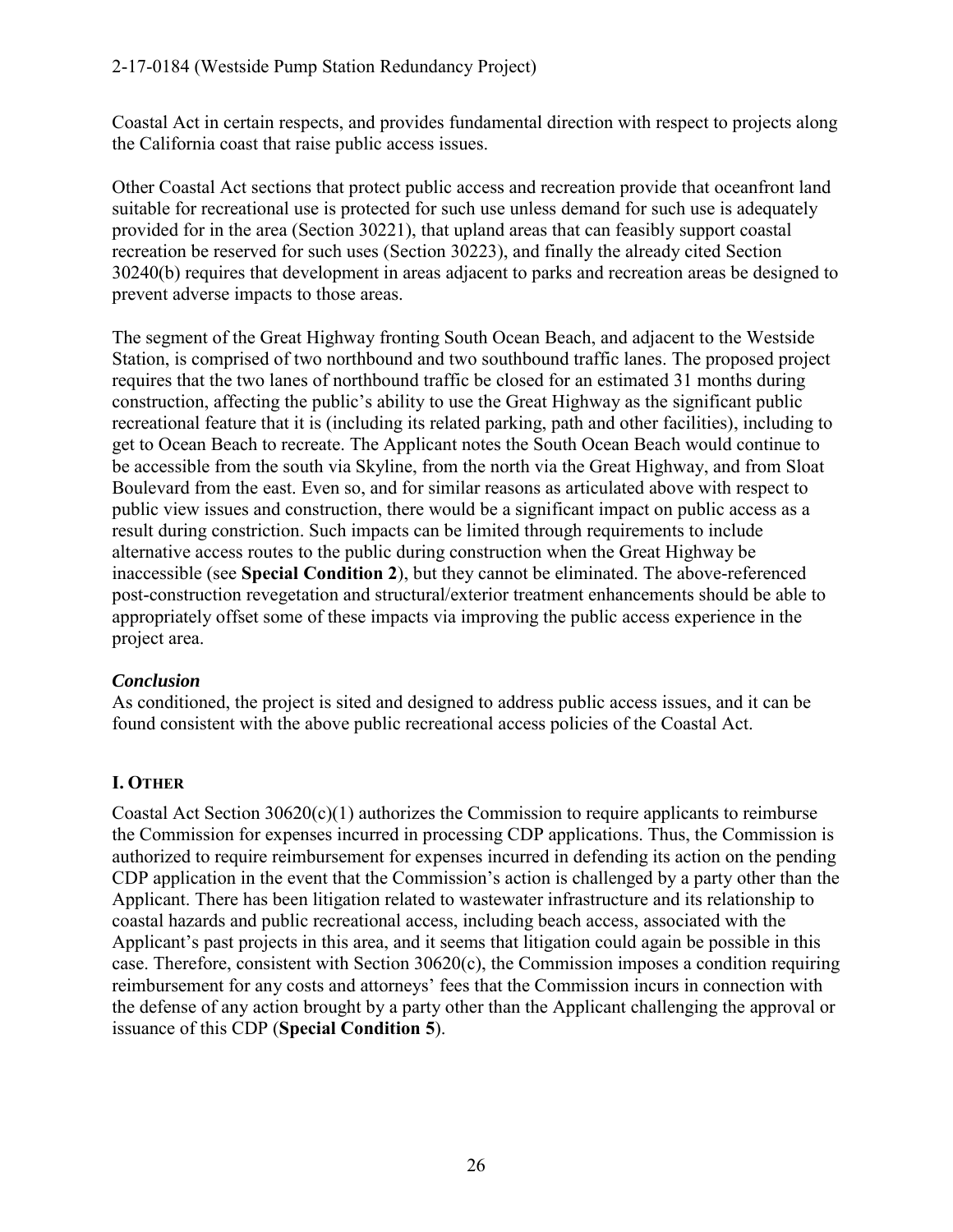#### **J. CALIFORNIA ENVIRONMENTAL QUALITY ACT (CEQA)**

Section 13096 of the California Code of Regulations requires that a specific finding be made in conjunction with coastal development permit applications showing the application to be consistent with any applicable requirements of CEQA. Section 21080.5(d)(2)(A) of CEQA prohibits a proposed development from being approved if there are feasible alternatives or feasible mitigation measures available which would substantially lessen any significant adverse effect that the activity may have on the environment.

The City and County of San Francisco, acting as lead CEQA agency, found that the project qualified for a CEQA exemption pursuant to CEQA Sections 15301, Class 1 (Existing Facilities), subsections (a), (b), (d) and (e)(2). The Coastal Commission's review and analysis of land use proposals has been certified by the Secretary of the Natural Resources Agency as being the functional equivalent of environmental review under CEQA. The preceding CDP determination findings discuss the relevant coastal resource issues with the proposal, and the CDP conditions identify appropriate modifications to avoid and/or lessen any potential for adverse impacts to said resources. All public comments received to date have been addressed in the findings above, which are incorporated herein in their entirety by reference.

The Commission finds that as conditioned by this CDP, there are no additional feasible alternatives or feasible mitigation measures available which would substantially lessen any significant adverse environmental effects that approval of the project, as conditioned, would have on the environment within the meaning of CEQA. As so, the project will not result in any significant environmental effects for which feasible mitigation measures have not been employed consistent with CEQA Section 21080.5(d)(2)(A).